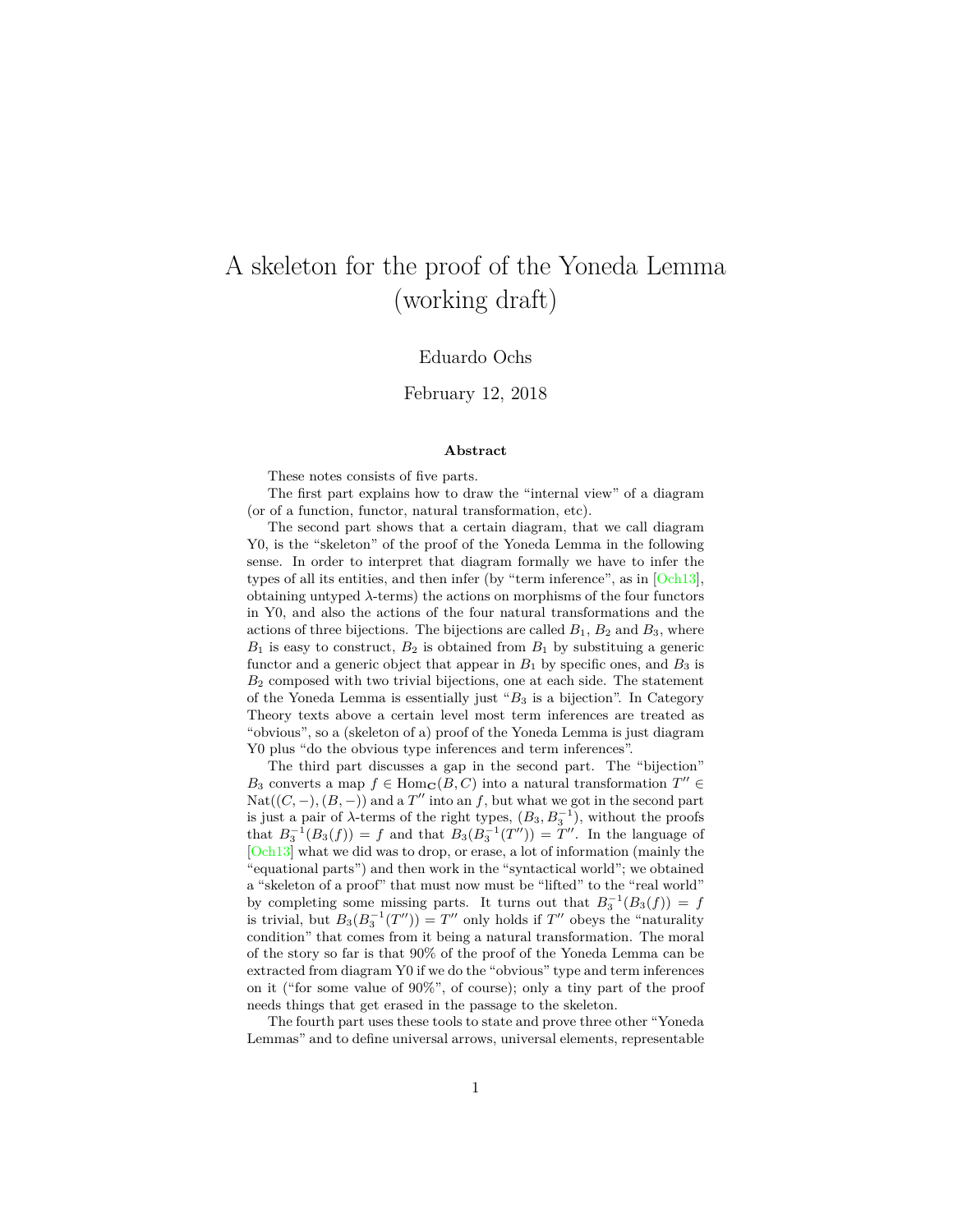functors, and to show how some of these ideas are motivated by adjunctions.

The fifth part uses all this to build "bridges" between several notations. The less trivial case is how to translate between our notation and the one in Reyes, Reyes and Zolfaghari's Generic Figures and Their Glueings; the translations between our notation and MacLane's, Riehl's and Awodey's are easy (but only RRZ has been written in details at the moment).

Index of sections:

| $\mathbf{1}$   | $\overline{2}$<br>Internal views $\ldots \ldots \ldots \ldots \ldots \ldots \ldots \ldots \ldots \ldots \ldots$ |
|----------------|-----------------------------------------------------------------------------------------------------------------|
| $\overline{2}$ | 5                                                                                                               |
| 3              | 6<br>Interpreting diagrams $Y0$ , $Y1$ , and $Y2$                                                               |
| 4              | 12                                                                                                              |
| 5              | 13                                                                                                              |
| 6              | 14                                                                                                              |
| 7              | 15                                                                                                              |
| 8              | 15<br>Universal elements and universal arrows $\ldots \ldots \ldots \ldots$                                     |
| 9              | 15                                                                                                              |
| 10             | 17<br>Two contravariant Yoneda Lemmas                                                                           |
| 11             | 19<br>The Yoneda Embeddings                                                                                     |
| 12             | 20<br>Reading "Generic Figures and ther Glueings"                                                               |
|                | 22                                                                                                              |
|                | 22                                                                                                              |
| 13             | 23                                                                                                              |
| 14             | Reading Emily Riehl's "CT in Context"<br>24                                                                     |
| 15             | Reading Awodey's "Category Theory"<br>25                                                                        |
| -16            | 25                                                                                                              |

## <span id="page-1-0"></span>**1 Internal views**

Note: this section is an introduction to the idea of "internal views" of categorical diagrams. I first saw this idea in [\[LS97\]](#page-25-1), p.13, but it is used in other places too — for example in p.17 of [\[Rie16\]](#page-25-2). I used it a lot in [\[Och13\]](#page-25-0), but there I insisted on a notion of "downcasing" that I've since abandoned.

When I was a kid my first exposure to functions was through diagrams like this:



2017yoneda February 12, 2018 17:26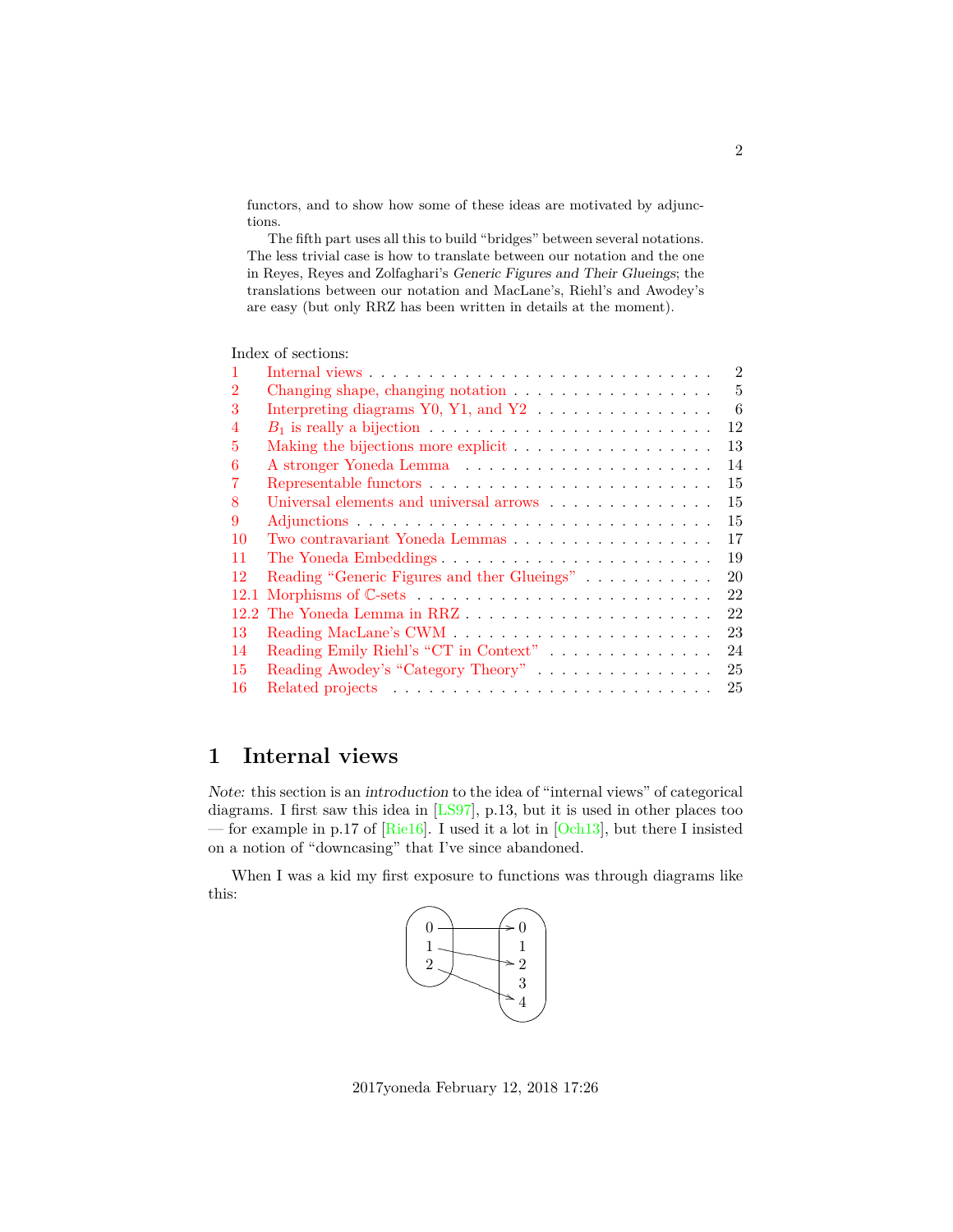after a while — actually years — the blob-sets got names, like  $A, B, N, \mathbb{R}$ , the functions got names like  $f, g, \sqrt{\ }$ , and several conventions were established: we didn't have to draw all elements in the blob-sets; we could draw a "generic we didn't have to draw an elements in the blob-sets, we could draw a generic element", n, and indicate that it goes to  $\sqrt{n}$ ; and we could draw an "external view" of the function above or below the "internal view" given by the blobs:



Then the internal view gradually disappeared from our mathematical practice, and we started to write functions like this,

$$
\begin{array}{rcl}\n\sqrt{\phantom{a}}: & \mathbb{N} & \to & \mathbb{R} \\
n & \mapsto & \sqrt{n} \\
\therefore & C \times D & \to & E \\
(c, d) & \mapsto & c \cdot d\n\end{array} ,
$$

which makes a clear distinction between the tailless arrow,  $\rightarrow$ , and the arrow with tail,  $\rightarrow$ :  $f : A \rightarrow B$  is a function that takes elements (plural!) from A to elements of B, and  $n \mapsto \sqrt{n}$  is an element (in the singular) being taken to to elements of  $B$ , and  $u \mapsto \sqrt{u}$  is an element (in the singular) being taken to<br>another. Rewriting our diagram for the internal and the external views of " $\sqrt{\ }$ " without blobs, it becomes:

$$
4 \xrightarrow{\sqrt{ }} 2
$$
  
\n
$$
n \xrightarrow{\sqrt{ }} \sqrt{n}
$$
, or simply: 
$$
n \xrightarrow{\sqrt{n}} \sqrt{n}
$$
  
\n
$$
\mathbb{N} \xrightarrow{\sqrt{ }} \mathbb{R}
$$
  
\n
$$
\mathbb{N} \xrightarrow{\sqrt{ }} \mathbb{R}
$$

We will often use the convention that  $f : A \to B$  is a function from A to B, but  $A \to B$  is the set of all functions from A to  $B$  — i.e.,  $(A \to B) = B^A$  and  $f: A \to B$  means  $f \in (A \to B)$  — on ' $\mapsto$ 's this doesn't hold, and the names on  $\leftrightarrow$ 's can be omitted.

The internal view of a functor  $F : A \to \mathbb{C}$  is more complex. The category A has not only "points" (the objects of A) but also "arrows" (the morphisms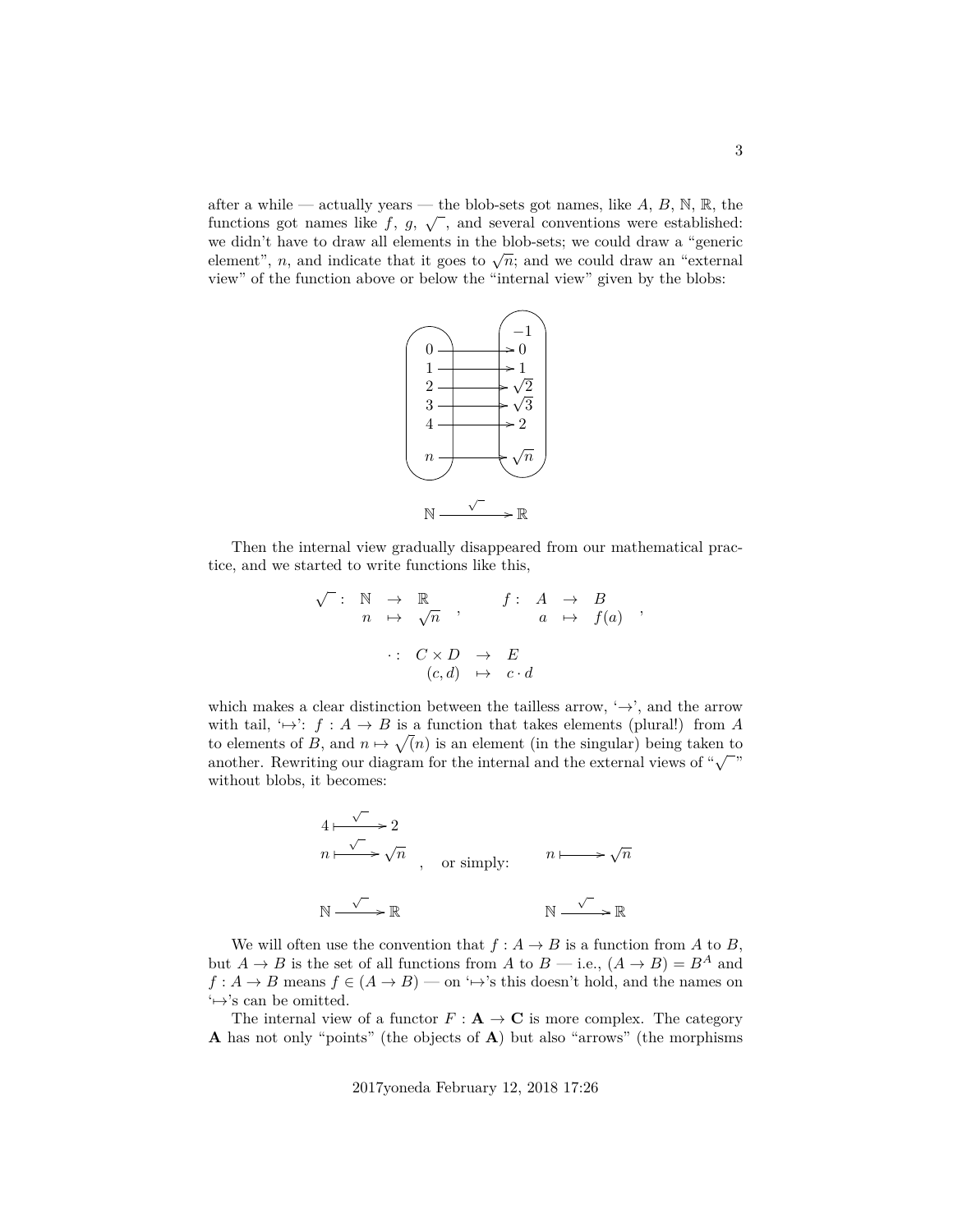of **A**). The functor F takes a morphism  $g : A \rightarrow B$  in **A** to a morphism  $Fg : FA \to FB$  in C; and sometimes we will denote the action of F on objects by  $F_0$  and its action on morphisms by  $F_1$ , so a diagram with the internal and the external views of  $F$  may be drawn, for example, as:

$$
A \xrightarrow{F_0} F_0 A
$$
\n
$$
g \xrightarrow{F_1} F_1 g
$$
\n
$$
g \xrightarrow{F_2} F_0 B
$$
\n
$$
g \xrightarrow{F} \xrightarrow{F} F_0
$$
\n
$$
g \xrightarrow{F} \xrightarrow{F} F_1
$$
\n
$$
g \xrightarrow{F} \xrightarrow{F} F_2
$$
\n
$$
g \xrightarrow{F} \xrightarrow{F} F_3
$$
\n
$$
g \xrightarrow{F} \xrightarrow{F} F_4
$$
\n
$$
g \xrightarrow{F} \xrightarrow{F} F_5
$$
\n
$$
g \xrightarrow{F} \xrightarrow{F} F_5
$$

The "action" of a natural transformation  $T : F \to G$ , where  $F, G : \mathbf{A} \to \mathbf{B}$ are functors, consists of a single operation — not two as in functors — that expects an object  $A \in \mathbf{A}$  and returns a morphism  $TA : FA \to GA$  in **B**. We can represent that action as  $A \mapsto (TA : FA \to GA)$  or  $A \mapsto (FA \stackrel{TA}{\to} GA)$ , or as a diagram:



The "naturality condition" of a natural transformation  $T : F \to G$  is the assurance that for every arrow  $\alpha : A \to A'$  in **A** this square commutes:



Diagrams like the one above will be our favorite ways to draw internal views of natural transformations. Note that the arrows for the functors  $F$  and  $G$  are left implicit.

We will sometimes use diagrams like this to show the internal view of a commutative diagram, especially when it is in Set:



2017yoneda February 12, 2018 17:26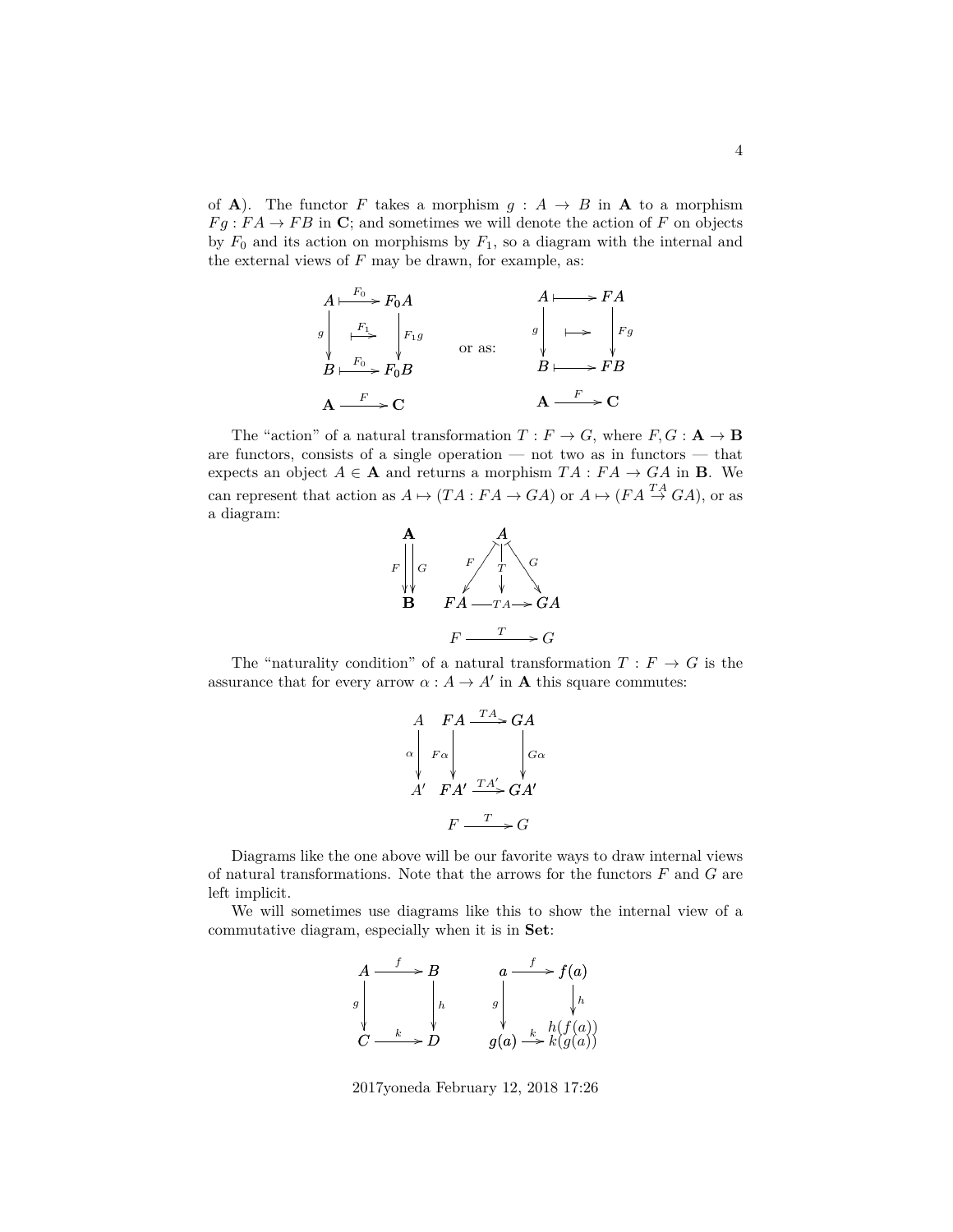the internal view shows that  $h(f(a)) = k(g(a))$  for every  $a \in A$ .

Our favorite way to choose names for the components of an adjunction and to draw its internal view is this:

$$
LA \leftarrow A
$$
\n
$$
g^{\flat} \downarrow \xrightarrow{\flat AB \atop \stackrel{\ast}{\sharp AB \atop \sharp AB}} \downarrow g
$$
\n
$$
B \longmapsto RB
$$
\n
$$
B \leftarrow L
$$
\n
$$
A
$$

The adjunction  $L \dashv R$  "is" a bijection  $\text{Hom}_{\mathbf{B}}(LA, B) \leq^{\flat_{AB}}$  $\overline{\lim_{\sharp_{AB}}}$  Hom<sub>A</sub> $(A, RB)$  for each  $A$  in  $A$  and each  $B$  in  $B$ . Note that the functor  $L$  appears at the left of the ' $\neg$ ' and of the ',', and it goes left; the functor R appears at the right of the ' $\dashv$ ' and of the ',', and it goes right; the direction 'b' of the bijection goes left in the diagram, and it pulls the functor in  $g : A \to RB$  to the left of the ' $\rightarrow$ '; the

direction  $\sharp$ ' of the bijection goes right in the diagram and pushes the functor in

When C is a finite category that can be drawn explicitly, like this,

 $f: LA \to B$  to the right of the ' $\to$ '.

$$
B \downarrow g
$$
  

$$
A \xrightarrow{f} C
$$

we can represent functors from C to other categories very compactly using a positional notation similar to the ones in sec.1 of [\[Och17\]](#page-25-3). For example, this diagram

$$
\{3,4\}
$$
\n
$$
\begin{array}{c}\n\{3,4\} \\
\downarrow \stackrel{3\mapsto 5}{\longrightarrow} \\
\{1,2\} \xrightarrow{\begin{subarray}{c} 1\mapsto 5 \\ 2\mapsto 6 \\ \longrightarrow \end{subarray}} \{5,6\}
$$

can be intepreted as a functor  $F : \mathbf{C} \to \mathbf{Set}$  with  $F(A) = \{1,2\}, F(f) =$  $\{(1,5), (2,6)\}\$ and so on — we define F by the internal view of its image.

## <span id="page-4-0"></span>**2 Changing shape, changing notation**

The translation between two languages for diagrams can be done in two steps — changing shape and changing notation — that are independent and can be applied in any order. In the example below we start with a diagram from [\[RRZ04\]](#page-25-4) (see sec[.12.2\)](#page-21-1) at the top left; moving right changes its shape to show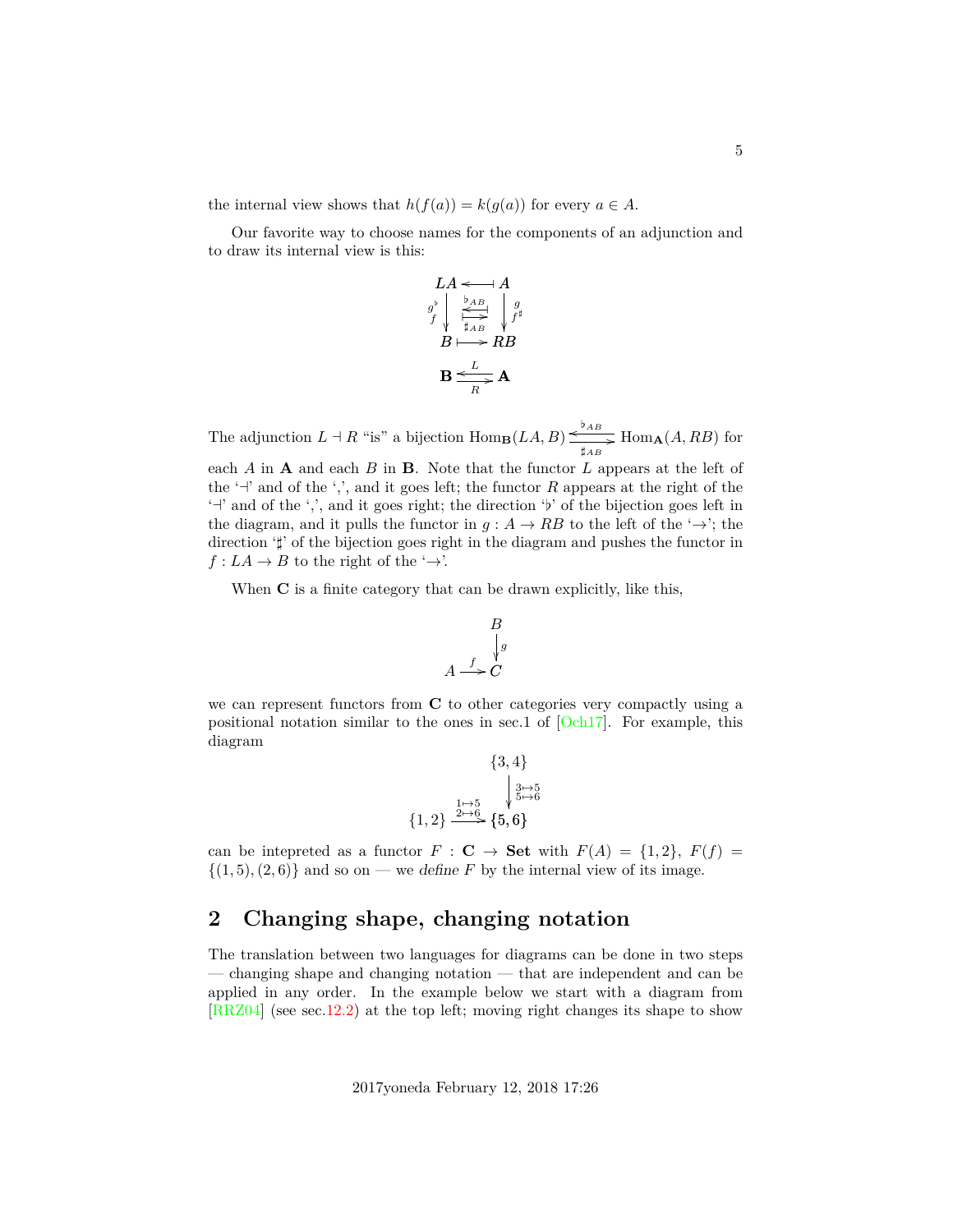the internal view of its natural transformation, and moving down changes its notation to the one in sec[.4:](#page-11-0)



## <span id="page-5-0"></span>**3 Interpreting diagrams Y0, Y1, and Y2**

My favorite diagram for remembering the proof of (one of the forms of) the Yoneda Lemma is this one ("diagram Y0"):



It is made of 11 objects in different categories, 6 morphisms, two functors, two bijections, and a middle arrow that performs some substitutions on the first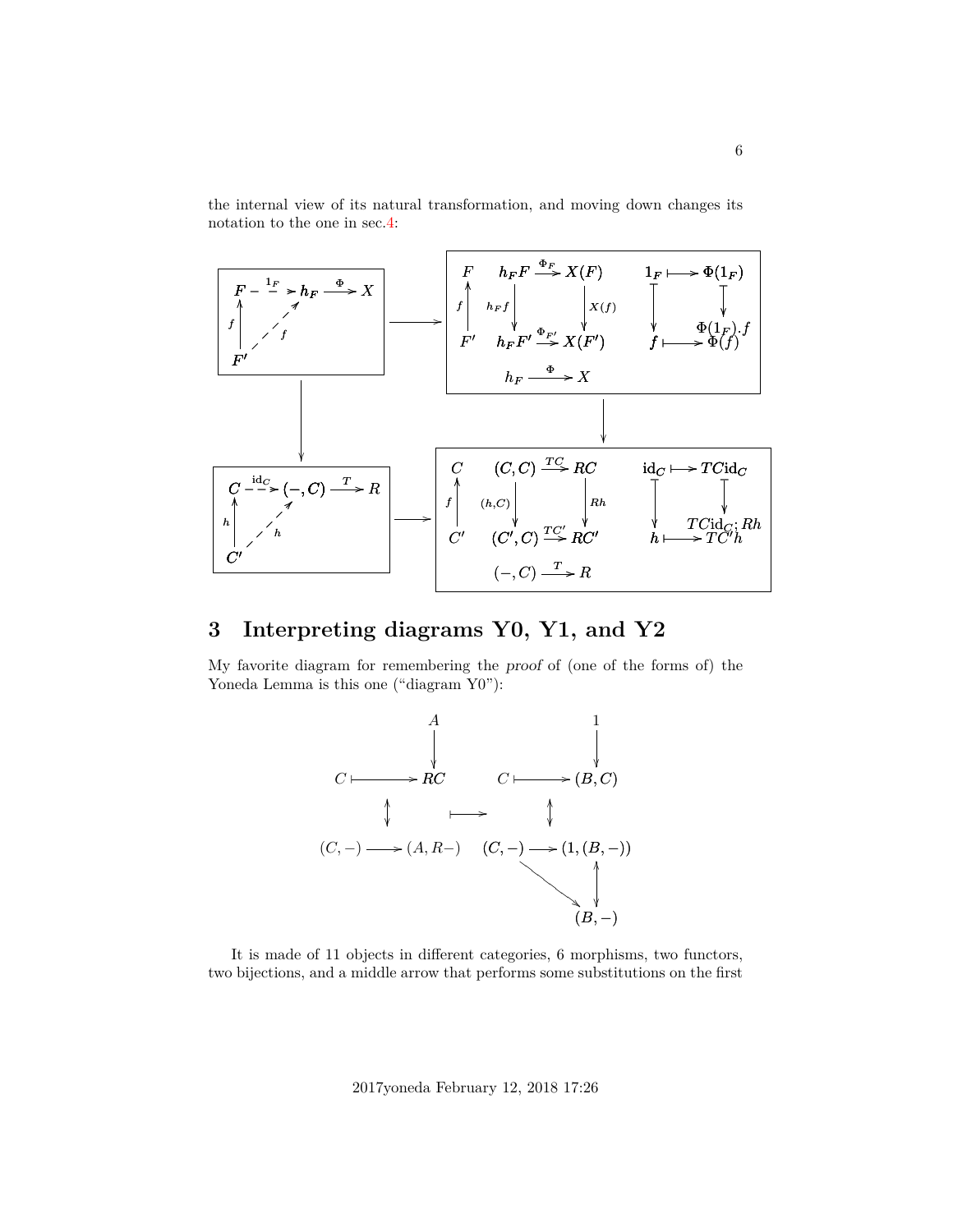bijection to obtain the second one. Let's name (or "number") all of them:



The existence of a morphism  $O_1 \stackrel{m_1}{\rightarrow} O_3$  tells us that  $O_1$  and  $O_3$  belong to the same category; as  $O_1 = A$  let's call that category **A**. Similarly,  $O_2 = O_5 = C$ , so  $O_2$  and  $O_5$  belong to a category that we will call C.  $O_4$  and  $O_6$  belong to the same category, and  $O_4 = 1$ , which is an object of **Set**, so  $O_4$  and  $O_6$  are objects of Set. Similarly,  $O_7 = O_9 = (C, -)$ , so  $O_7$ ,  $O_8$ ,  $O_9$ ,  $O_{10}$ ,  $O_{11}$  all belong to the same category. The functor  $F_1 = R$  goes from **C** to **A** and the functor  $F_2$ , that will turn out to be  $(B, -)$ , goes from **C** to **Set**.

 $(B, C)$  is a shorthand for  $\text{Hom}_{\mathbf{C}}(B, C)$ ; the two objects B and C have to belong to the same category so B is an object of C.  $(C, -)$  is a shorthand for the functor  $\text{Hom}_{\mathbf{C}}(C, -)$ , which goes from **C** to **Set** (obs: **C** has to be locally small).  $(C, -)$  is an object of the category of functors from C to Set, and  $O_7$ to  $O_{11}$ , so:

$$
\begin{array}{ccc} C : \mathbf{C} & A : \mathbf{A} & 1 : \mathbf{Set} & (C,-) : \mathbf{C} \rightarrow \mathbf{Set} \\ B : \mathbf{C} & RC : \mathbf{A} & (B,C) : \mathbf{Set} & (B,-) : \mathbf{C} \rightarrow \mathbf{Set} \\ R : \mathbf{C} \rightarrow \mathbf{A} & (A,R-) : \mathbf{C} \rightarrow \mathbf{Set} \\ & (1,(B,-)) : \mathbf{C} \rightarrow \mathbf{Set} \end{array}
$$

 $(A, R-)$  is a shorthand for Hom<sub>A</sub> $(A, R-) : \mathbf{C} \to \mathbf{Set}$ ,  $(B, -)$  for Hom<sub>C</sub> $(B, -)$ :  $\mathbf{C} \to \mathbf{Set}$ , and  $(1,(B,-))$  for  $\text{Hom}_{\mathbf{Set}}(1,\text{Hom}(\mathbf{C}(B,-)))$ .  $O_7$  to  $O_{11}$  are all functors from  $C$  to Set and so objects of the category  $Set^{C}$ , and the morphisms  $m_3, m_4, m_5, m_6$ , are natural transformations;  $m_5$  is a natural isomorphism.

If we indicate in the diagram that  $O_7$  to  $O_{11}$  are functors and  $m_3$  to  $m_6$  are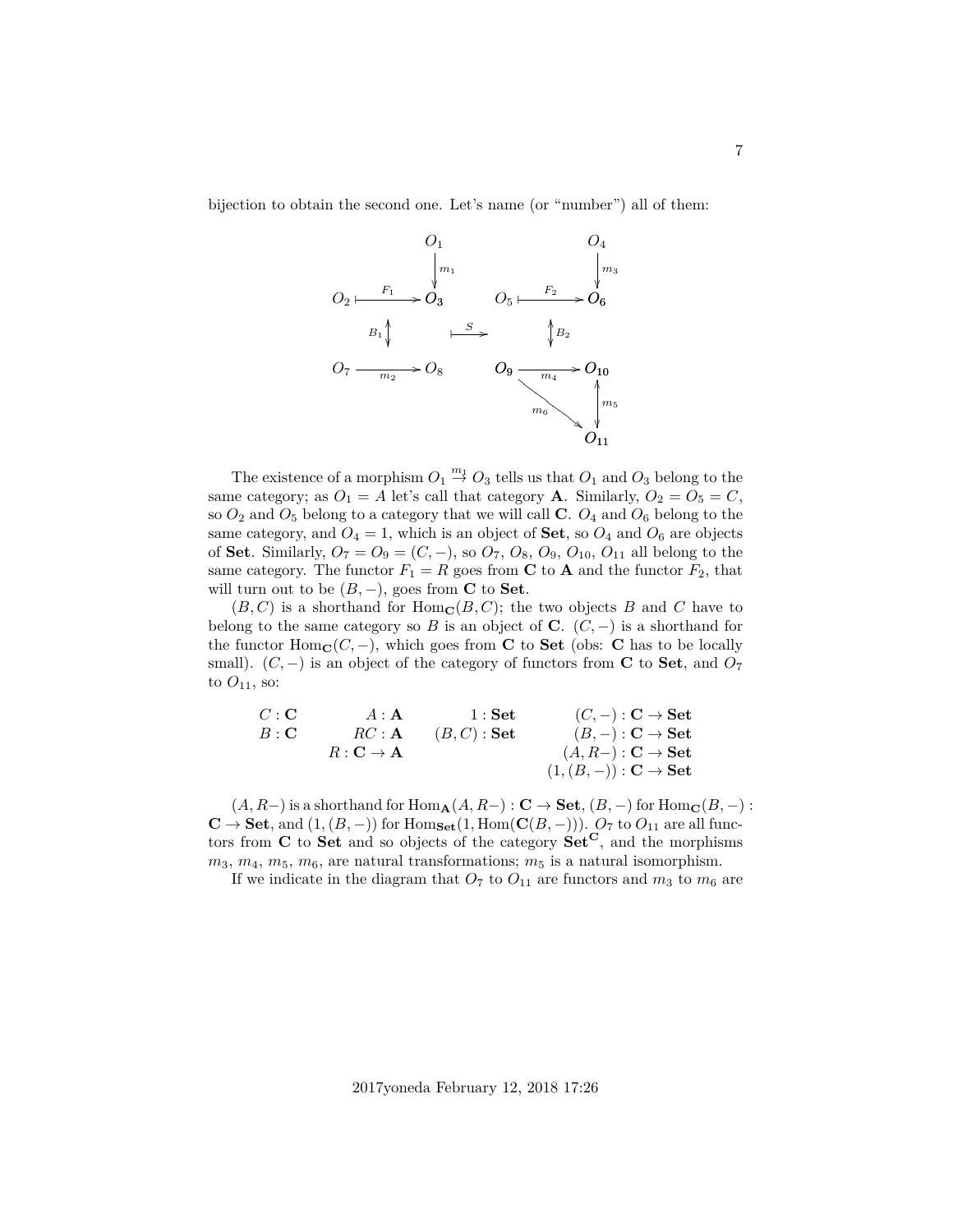NTs, we get:



**Warning:** the bijection  $B_1$  is between  $m_1$  and  $T_1$ , not between  $F_1$  and  $T_1$ , even though we draw it vertically; similarly, the bijection  $B_2$  is between  $m_2$  and  $T_2$ . The reason for drawing the diagram in this way instead of making  $O_1$  and  $O_2$  switch places with one another and doing the same with  $O_4$  and  $O_5$  will be explained later.

The arrow S is a substitution that produces  $B_2$  from  $B_1$ . It's better to write it in a notation for simultaneous substitutions, not in  $\lambda$ -calculus notation:

$$
S = \begin{bmatrix} R := (B, -) \\ \mathbf{A} := \mathbf{Set} \\ A := 1 \end{bmatrix}
$$

Now that we have typed most objects in diagram Y0 let's go back to the original notation, and give names to some arrows. This is diagram Y1:

$$
C \longmapsto R
$$
\n
$$
C \longmapsto R
$$
\n
$$
B_1 \downarrow B_1^{-1} \downarrow \cdots
$$
\n
$$
B_2 \downarrow B_2^{-1}
$$
\n
$$
(C, -) \longrightarrow (A, R-) \quad (C, -) \longrightarrow (1, (B, -))
$$
\n
$$
f^* \downarrow \qquad J^{-1} \downarrow J
$$
\n
$$
(B, -)
$$

The next step is to define precisely how the four functors work. We can do that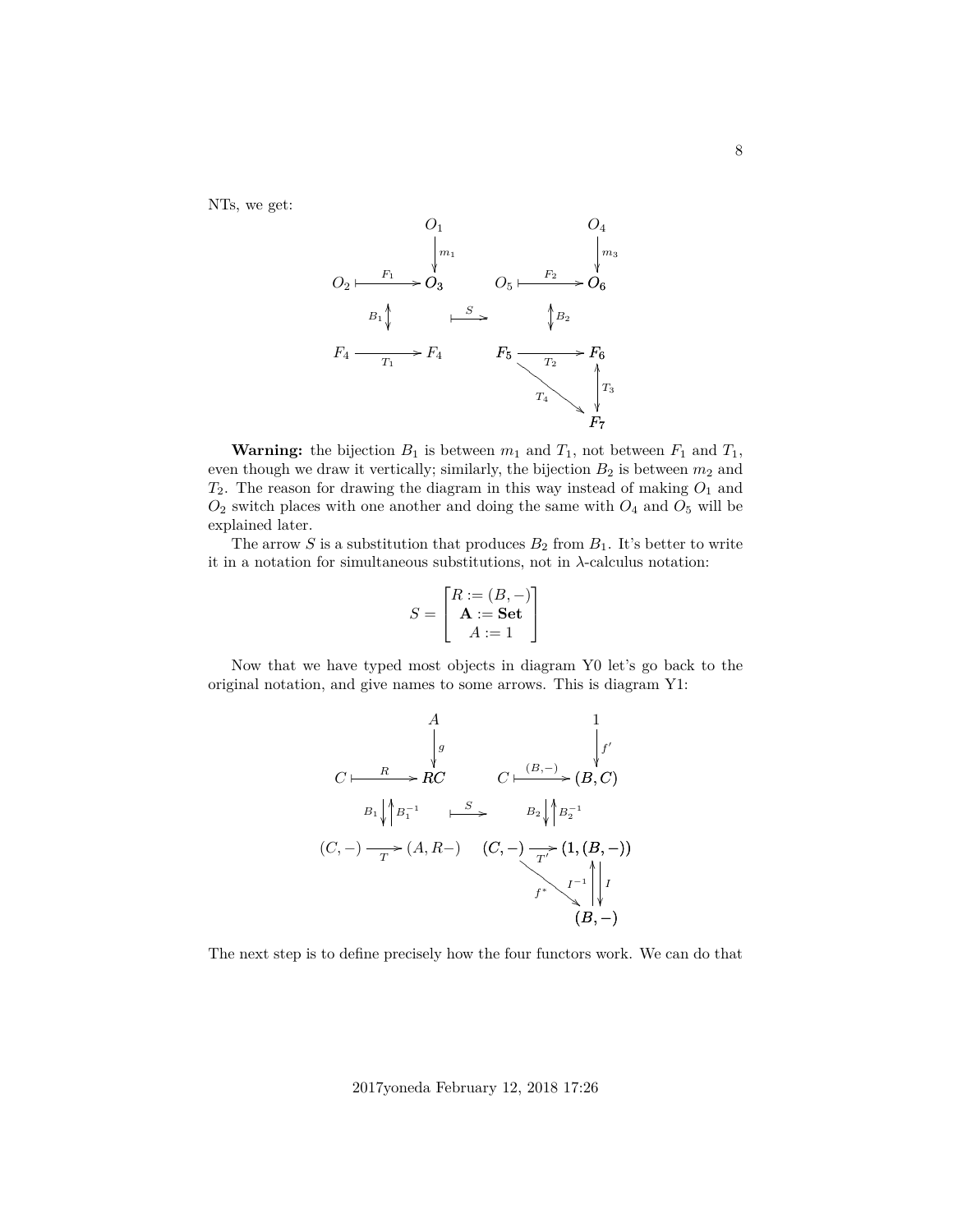by drawing internal views:

$$
C' \longmapsto (C, C') \qquad C' \longmapsto (A, RC'))
$$
  
\n
$$
k \downarrow \qquad \qquad k \downarrow \qquad \qquad k \downarrow \qquad \qquad k \downarrow \qquad \qquad k' \downarrow \qquad \qquad k' \downarrow \qquad \qquad k' \downarrow \qquad \qquad k' \downarrow \qquad \qquad k' \downarrow \qquad \qquad k' \downarrow \qquad \qquad k' \downarrow \qquad \qquad k' \downarrow \qquad \qquad k' \downarrow \qquad \qquad k' \downarrow \qquad \qquad k' \downarrow \qquad \qquad k' \downarrow \qquad k' \downarrow \qquad k' \downarrow \qquad k' \downarrow \qquad k' \downarrow \qquad k' \downarrow \qquad k' \downarrow \qquad k' \downarrow \qquad k' \downarrow \qquad k' \downarrow \qquad k' \downarrow \qquad k' \downarrow \qquad k' \downarrow \qquad k' \downarrow \qquad k' \downarrow \qquad k' \downarrow \qquad k' \downarrow \qquad k' \downarrow \qquad k' \downarrow \qquad k' \downarrow \qquad k' \downarrow \qquad k' \downarrow \qquad k' \downarrow \qquad k' \downarrow \qquad k' \downarrow \qquad k' \downarrow \qquad k' \downarrow \qquad k' \downarrow \qquad k' \downarrow \qquad k' \downarrow \qquad k' \downarrow \qquad k' \downarrow \qquad k' \downarrow \qquad k' \downarrow \qquad k' \downarrow \qquad k' \downarrow \qquad k' \downarrow \qquad k' \downarrow \qquad k' \downarrow \qquad k' \downarrow \qquad k' \downarrow \qquad k' \downarrow \qquad k' \downarrow \qquad k' \downarrow \qquad k' \downarrow \qquad k' \downarrow \qquad k' \downarrow \qquad k' \downarrow \qquad k' \downarrow \qquad k' \downarrow \qquad k' \downarrow \qquad k' \downarrow \qquad k' \downarrow \qquad k' \downarrow \qquad k' \downarrow \qquad k' \downarrow \qquad k' \downarrow \qquad k' \downarrow \qquad k' \downarrow \qquad k' \downarrow \qquad k' \downarrow \qquad k' \downarrow \qquad k' \downarrow \qquad k' \downarrow \qquad k' \downarrow \qquad k' \downarrow \qquad k' \downarrow \qquad k' \downarrow \qquad k' \downarrow \qquad k' \downarrow \qquad k
$$

$$
\mathbf{C} \xrightarrow{(B,-)} \mathbf{Set} \qquad \qquad \mathbf{C}^{(1,(B,-))}_{\qquad \ \ \, \rightarrow} \mathbf{Set}
$$

The actions of the functors  $(C, -)$ ,  $(B, -)$ , and  $(A, R-)$  can be inferred by term inference or by looking at the diagrams below:

$$
\begin{array}{c|c|c}\nC & B & A \\
\hline\nk \downarrow & & k \downarrow & \\
C' & \uparrow & & C \\
k \downarrow & & & k \downarrow & \\
C'' & & C' & & C' \rightarrow R C'' \\
C'' & & & C' & & C'' \rightarrow R C''\n\end{array}
$$

and the action of  $(1,(B,-))$  is a variant of  $(B,-)$ . We get:

$$
(C, -)_{0} = \lambda C'. \operatorname{Hom}_{\mathbf{C}}(C, C')
$$
  
\n
$$
(C, -)_{1} = \lambda k.\lambda h.(h; k)
$$
  
\n
$$
(B, -)_{0} = \lambda C. \operatorname{Hom}_{\mathbf{C}}(B, C)
$$
  
\n
$$
(B, -)_{1} = \lambda g.\lambda f.(f; g)
$$
  
\n
$$
(A, R-)_{0} = \lambda C'. \operatorname{Hom}_{\mathbf{A}}(A, RC')
$$
  
\n
$$
(A, R-)_{1} = \lambda k.\lambda g'.(g'; Rk)
$$
  
\n
$$
(1, (B, -))_{0} = \lambda C'. \operatorname{Hom}_{\mathbf{Set}}(1, \operatorname{Hom}_{\mathbf{C}}(B, C'))
$$
  
\n
$$
(1, (B, -))_{1} = \lambda k.\lambda g'.(g'; Rk)
$$

We can do the same for the natural transformations.

$$
(C, C') \xrightarrow{\lambda h.(g;Rh)} (A, RC') \qquad (C, C') \xrightarrow{\lambda h.\lambda e.(f;h)} (1, (B, C')) \qquad (1, (B, C')) \xrightarrow{\lambda f'.f'(e)} (B, C')
$$
  

$$
(C, -) \xrightarrow{T} (A, R-) \qquad (C, -) \xrightarrow{T'} \qquad (1, (B, -)) \qquad (1, (B, -)) \xrightarrow{I} (B, -)
$$
  

$$
(C, C') \xrightarrow{ \lambda h.(f;h)} (B, C') \qquad (B, C') \xrightarrow{ \lambda f. \lambda e.f} (1, (B, C'))
$$
  

$$
(C, -) \xrightarrow{f^*} (B, -) \qquad (B, -) \xrightarrow{I^{-1}} (1, (B, -))
$$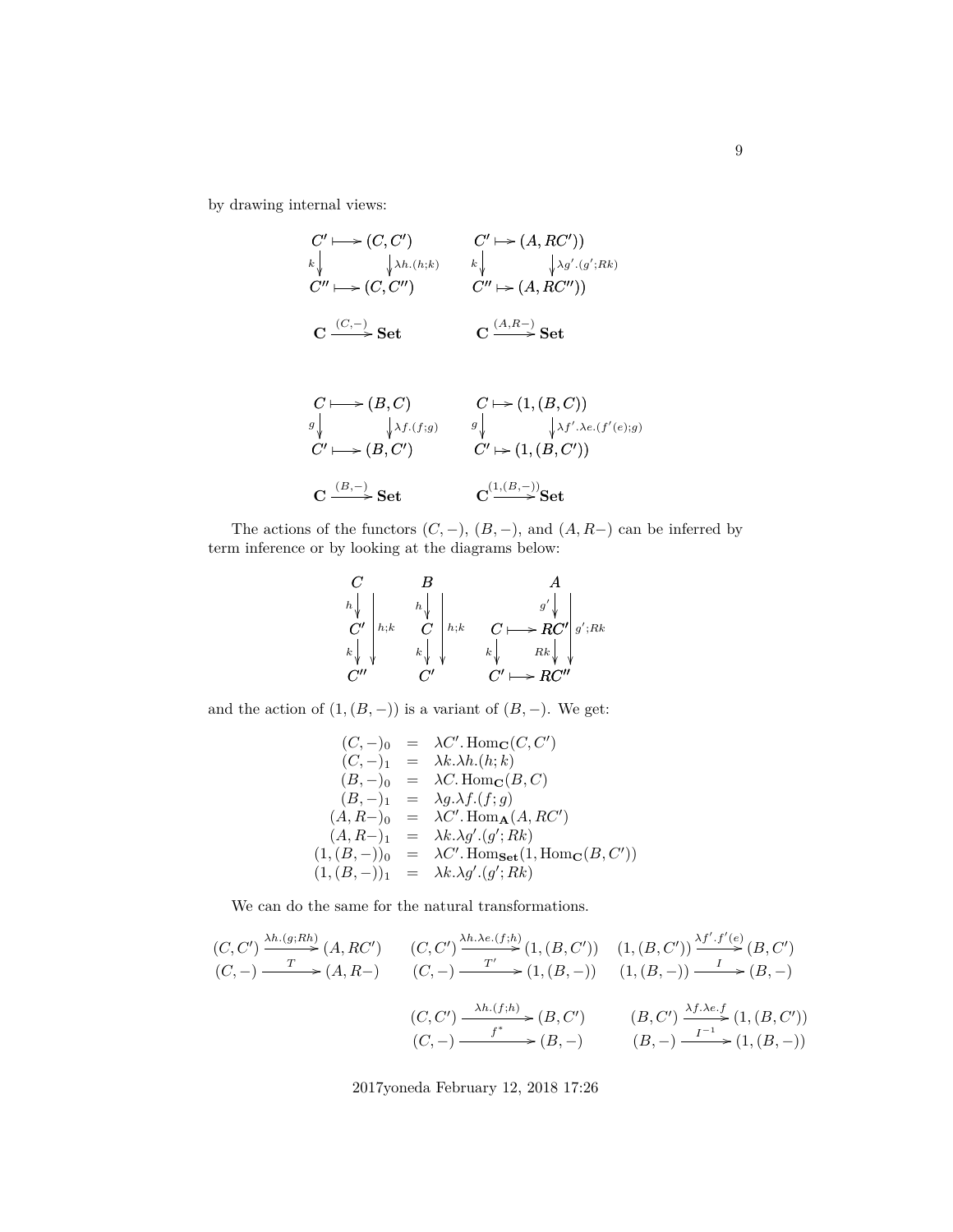We get:

$$
T = \lambda C'.\lambda h.(g; Rh)
$$
  
\n
$$
T' = \lambda C'.\lambda h.\lambda e.(f; h)
$$
  
\n
$$
f^* = \lambda C'.\lambda h.(f; h)
$$
  
\n
$$
I = \lambda C'.\lambda f'.f'(e)
$$
  
\n
$$
I^{-1} = \lambda C'.\lambda f.\lambda e.f
$$

And we can also do the same for the bijections.

$$
g: A \to RC
$$
  

$$
T:=\lambda C'.\lambda h.(g;Rh)
$$

$$
\left\| \int_{\pm}^{A} g:=TC(\mathrm{id}_C) \quad T:=\lambda C'.\lambda h.(g;(B,-)(h)) \quad (?) \right\|_{\pm}^{A} f':=T'C(\mathrm{id}_C)
$$

$$
T:(C,-) \to (A,R-) \qquad T':(C,-) \to (1,(B,-))
$$

so:

$$
B_1 = \lambda g.\lambda C'.\lambda h.(g; Rh)
$$
  
\n
$$
B_1^{-1} = \lambda T.TC(\mathrm{id}_C)
$$
  
\n
$$
B_2 = \lambda f'.\lambda C'.\lambda h.(g;(B,-)(h)) (?)
$$
  
\n
$$
B_2^{-1} = \lambda T'.T'C(\mathrm{id}_C).
$$

Note that we used only type inference and term inference — which is not little, but most books and articles on CT pretend that simple type inferences and term inferences like these are "obvious" — and now have the types and the terms for everything in diagram Y1. Let's call the diagram below "diagram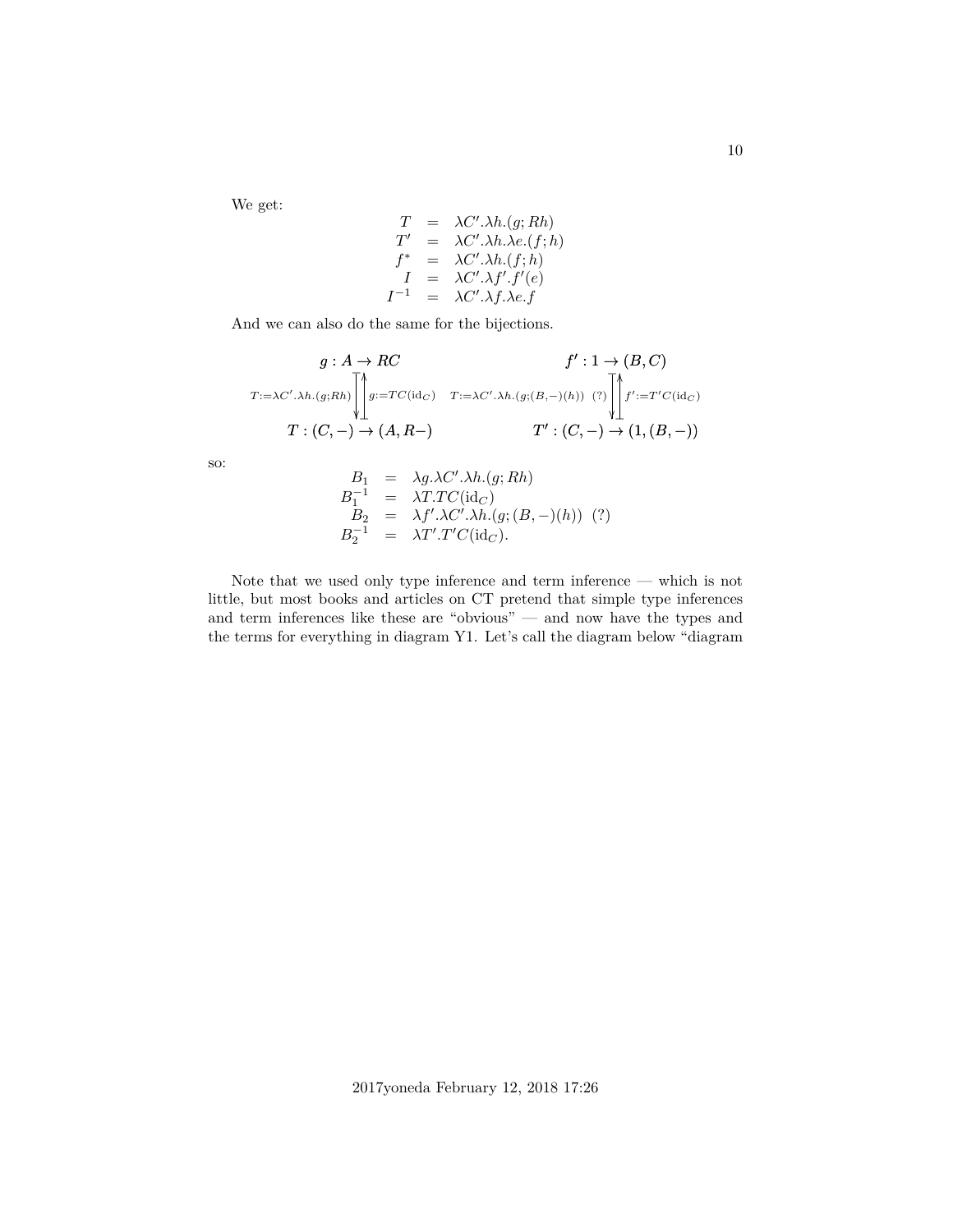Y2"; it is Y1 plus lots of information.

$$
C \longmapsto R \downarrow C \qquad \qquad \downarrow \qquad \qquad \downarrow \qquad \qquad \downarrow \qquad \qquad \downarrow \qquad \qquad \downarrow \qquad \qquad \downarrow \qquad \qquad \downarrow \qquad \qquad \downarrow \qquad \qquad \downarrow \qquad \qquad \downarrow \qquad \qquad \downarrow \qquad \qquad \downarrow \qquad \qquad \downarrow \qquad \qquad \downarrow \qquad \qquad \downarrow \qquad \qquad \downarrow \qquad \qquad \downarrow \qquad \qquad \downarrow \qquad \qquad \downarrow \qquad \qquad \downarrow \qquad \qquad \downarrow \qquad \qquad \downarrow \qquad \qquad \downarrow \qquad \qquad \downarrow \qquad \qquad \downarrow \qquad \qquad \downarrow \qquad \qquad \downarrow \qquad \qquad \downarrow \qquad \qquad \downarrow \qquad \qquad \downarrow \qquad \qquad \downarrow \qquad \qquad \downarrow \qquad \qquad \downarrow \qquad \qquad \downarrow \qquad \qquad \downarrow \qquad \qquad \downarrow \qquad \qquad \downarrow \qquad \qquad \downarrow \qquad \qquad \downarrow \qquad \qquad \downarrow \qquad \qquad \downarrow \qquad \qquad \downarrow \qquad \qquad \downarrow \qquad \qquad \downarrow \qquad \qquad \downarrow \qquad \qquad \downarrow \qquad \qquad \downarrow \qquad \qquad \downarrow \qquad \qquad \downarrow \qquad \qquad \downarrow \qquad \qquad \downarrow \qquad \qquad \downarrow \qquad \qquad \downarrow \qquad \qquad \downarrow \qquad \qquad \downarrow \qquad \qquad \downarrow \qquad \qquad \downarrow \qquad \qquad \downarrow \qquad \qquad \downarrow \qquad \qquad \downarrow \qquad \qquad \downarrow \qquad \qquad \downarrow \qquad \qquad \downarrow \qquad \qquad \downarrow \qquad \qquad \downarrow \qquad \qquad \downarrow \qquad \qquad \downarrow \qquad \qquad \downarrow \qquad \qquad \downarrow \qquad \qquad \downarrow \qquad \qquad \downarrow \qquad \qquad \downarrow \qquad \qquad \downarrow \qquad \qquad \downarrow \qquad \qquad \downarrow \qquad \qquad \downarrow \qquad \qquad \downarrow \qquad \qquad \downarrow \qquad \qquad \downarrow \qquad \qquad \downarrow \qquad \qquad \downarrow \qquad \qquad \downarrow \qquad \qquad \downarrow \q
$$

2017yoneda February 12, 2018 17:26

 $B_2^{-1}$  =  $\lambda T'.T'C(\mathrm{id}_C)$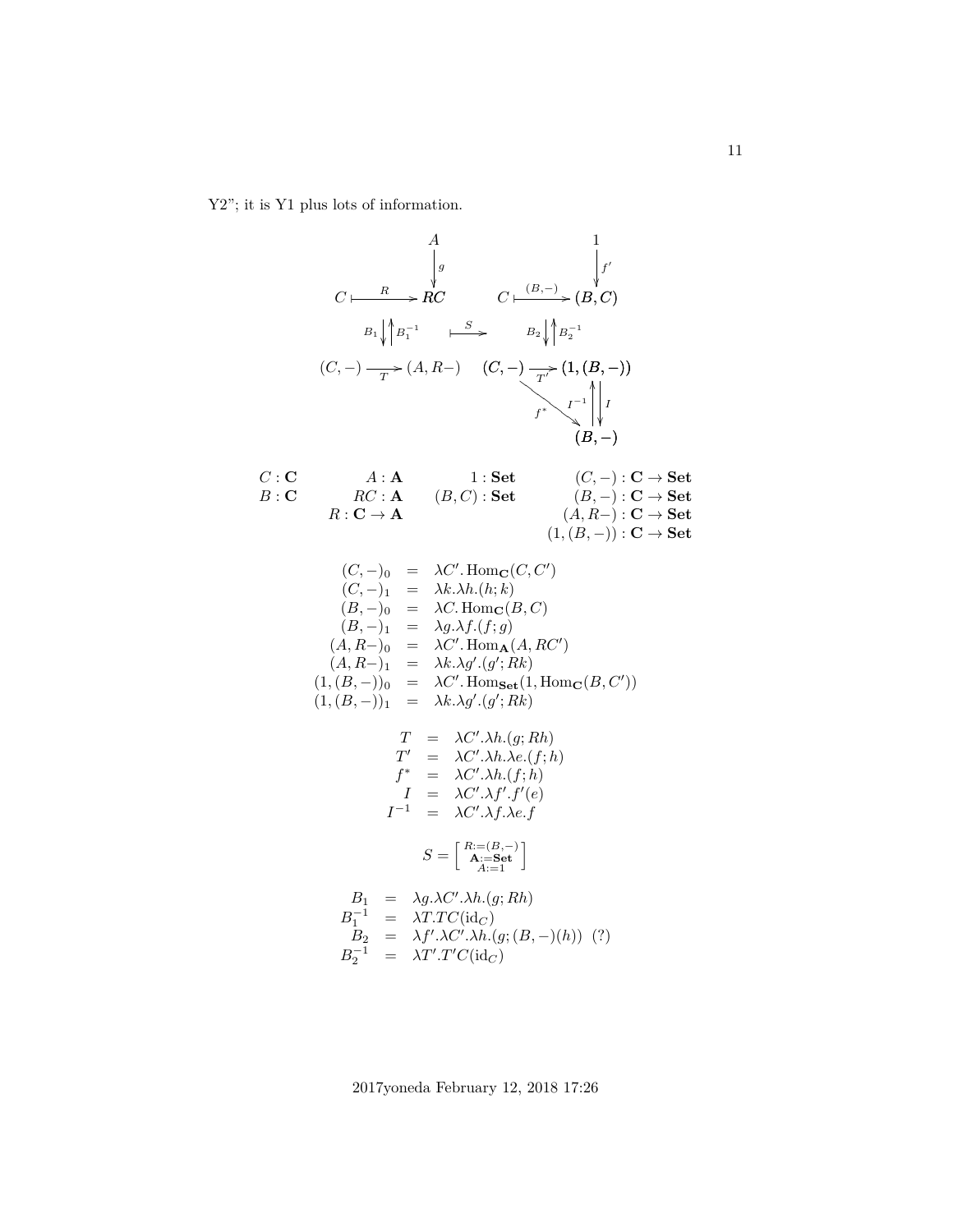## <span id="page-11-0"></span>**4** B<sup>1</sup> **is really a bijection**

In this diagram, that is just a part of diagram Y1 with the bijection  $B_1$  made more explicit,

A  
\n
$$
\downarrow g
$$
\nC  
\n
$$
\uparrow g
$$
\nBC  
\n
$$
T := \text{BC}
$$
\n
$$
B_1(g) := \text{AC}
$$
\n
$$
\downarrow g^{-1}(T) := \text{AC}
$$
\n
$$
\downarrow g^{-1}(T) := \text{C}(\text{id}_C)
$$
\n
$$
(C, -) \longrightarrow (A, R-)
$$

it is easy to see that  $B_1^{-1}(B_1(g)) = g$ :

$$
B_1^{-1}(B_1(g)) = B_1^{-1}(\lambda C'.\lambda h.(g; Rh))
$$
  
=  $(\lambda C'.\lambda h.(g; Rh))C(\mathrm{id}_C)$   
=  $(\lambda h.(g; Rh))(\mathrm{id}_C)$   
=  $g; R(\mathrm{id}_C)$   
=  $g; \mathrm{id}_{RC}$   
=  $g$ 

Let's try to calculate  $B_1(B_1^{-1}(T))$ :

$$
B_1(B_1^{-1}(T)) = B_1(TC(\mathrm{id}_C))
$$
  
=  $\lambda C' \cdot \lambda h \cdot (TC(\mathrm{id}_C); Rh)$ 

This is not necessarily equal to  $T$ ... but note that if  $T$  is a natural transformation then its naturality condition means that for every  $k: C' \to C''$  this square commutes,

$$
C' \quad (C, C') \xrightarrow{TC'} (A, RC') \quad h \longmapsto TC'h
$$
  
\n
$$
\downarrow \qquad \qquad \downarrow \qquad \qquad \downarrow \qquad \qquad \downarrow \qquad \qquad \downarrow \qquad \qquad \downarrow \qquad \downarrow \qquad \downarrow \qquad \downarrow \qquad \downarrow \qquad \downarrow \qquad \downarrow \qquad \downarrow \qquad \downarrow \qquad \downarrow \qquad \downarrow \qquad \downarrow \qquad \downarrow \qquad \downarrow \qquad \downarrow \qquad \downarrow \qquad \downarrow \qquad \downarrow \qquad \downarrow \qquad \downarrow \qquad \downarrow \qquad \downarrow \qquad \downarrow \qquad \downarrow \qquad \downarrow \qquad \downarrow \qquad \downarrow \qquad \downarrow \qquad \downarrow \qquad \downarrow \qquad \downarrow \qquad \downarrow \qquad \downarrow \qquad \downarrow \qquad \downarrow \qquad \downarrow \qquad \downarrow \qquad \downarrow \qquad \downarrow \qquad \downarrow \qquad \downarrow \qquad \downarrow \qquad \downarrow \qquad \downarrow \qquad \downarrow \qquad \downarrow \qquad \downarrow \qquad \downarrow \qquad \downarrow \qquad \downarrow \qquad \downarrow \qquad \downarrow \qquad \downarrow \qquad \downarrow \qquad \downarrow \qquad \downarrow \qquad \downarrow \qquad \downarrow \qquad \downarrow \qquad \downarrow \qquad \downarrow \qquad \downarrow \qquad \downarrow \qquad \downarrow \qquad \downarrow \qquad \downarrow \qquad \downarrow \qquad \downarrow \qquad \downarrow \qquad \downarrow \qquad \downarrow \qquad \downarrow \qquad \downarrow \qquad \downarrow \qquad \downarrow \qquad \downarrow \qquad \downarrow \qquad \downarrow \qquad \downarrow \qquad \downarrow \qquad \downarrow \qquad \downarrow \qquad \downarrow \qquad \downarrow \qquad \downarrow \qquad \downarrow \qquad \downarrow \qquad \downarrow \qquad \downarrow \qquad \downarrow \qquad \downarrow \qquad \downarrow \qquad \downarrow \qquad \downarrow \qquad \downarrow \qquad \downarrow \qquad \downarrow \qquad \downarrow \qquad \downarrow \qquad \downarrow \qquad \downarrow \qquad \downarrow \qquad \downarrow \qquad \downarrow \qquad \downarrow \qquad \downarrow \qquad \downarrow \qquad \downarrow \qquad \downarrow \qquad \downarrow \qquad \downarrow \qquad \downarrow \qquad \down
$$

i.e.,  $(T C'h); Rk = T C''(h; k);$  this diagram helps understanding the types:



2017yoneda February 12, 2018 17:26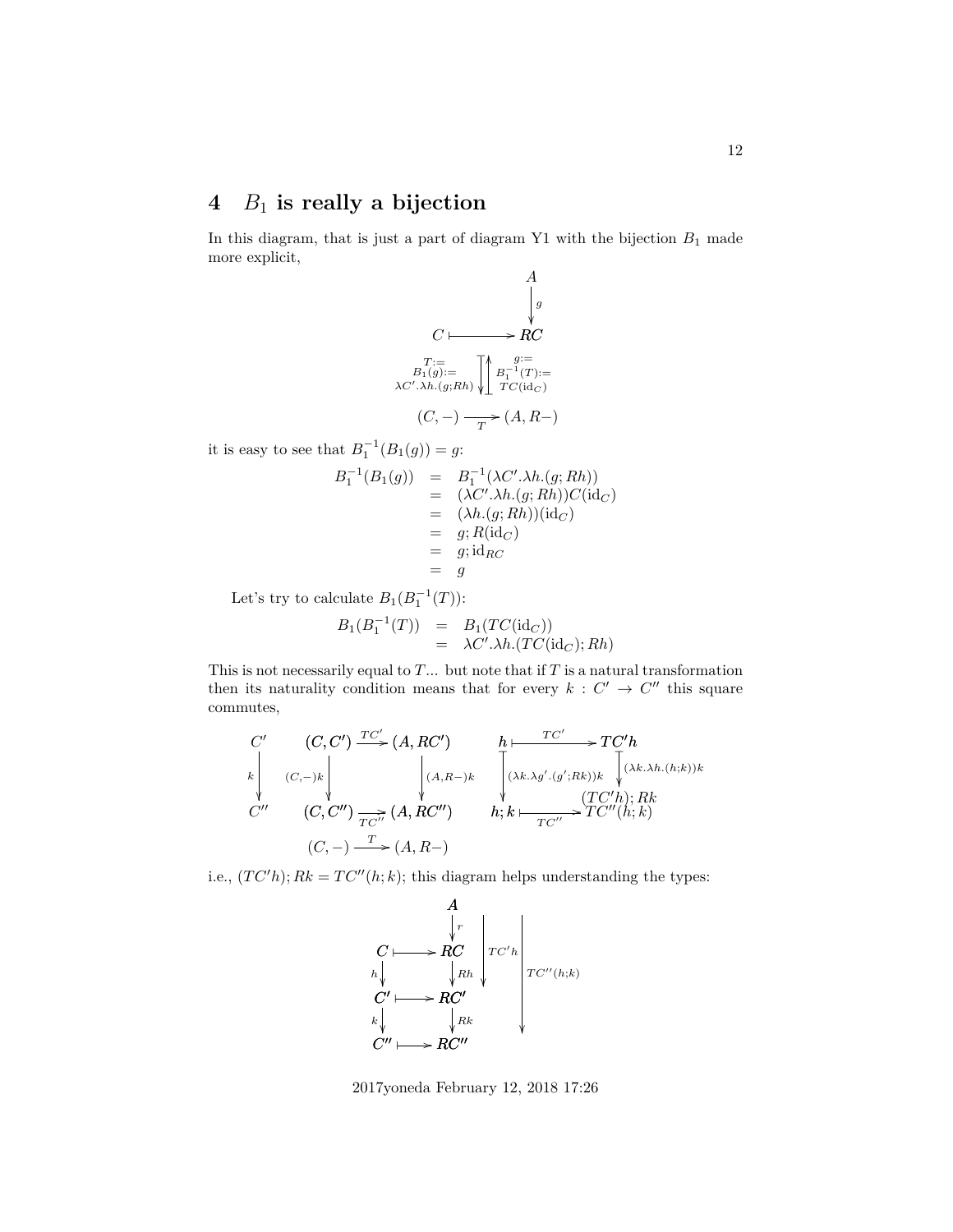If we replace  $k: C' \to C''$  by  $h: C \to C'$  and h by  $\mathrm{id}_C$  we get:

$$
((TC'h); Rk = TC''(h; k)) \begin{bmatrix} C' := C \\ C'' := C' \\ k := h \\ h := id_C \end{bmatrix} = (TCid_C; Rh = TC'(\mathrm{id}_C; h))
$$

which lets us continue the calculation of  $B_1(B_1^{-1}(T))$ :

$$
B_1(B_1^{-1}(T)) = B_1(TC(\mathrm{id}_C))
$$
  
=  $\lambda C' \cdot \lambda h \cdot (TC(\mathrm{id}_C); Rh)$   
=  $\lambda C' \cdot \lambda h \cdot (TC'(\mathrm{id}_C; h))$   
=  $\lambda C' \cdot \lambda h \cdot TC'h$ 

this means that for all  $C'$  and  $h$  we have

$$
B_1(B_1^{-1}(T))C'h = (\lambda C'.\lambda h.TC'h)C'h
$$
  
= (\lambda h.TC'h)h  
= TC'h

so by  $\eta$ -reduction  $B_1(B_1^{-1}(T))C' = TC'$  and  $B_1(B_1^{-1}(T)) = T$ .

Note that the proof of  $TCid_C$ ;  $Rh = TC'h$  can be represented as a diagram:

$$
\begin{array}{ccc}\nC & (C, C) \xrightarrow{TC} (A, RC) & \operatorname{id}_C \longmapsto TC \operatorname{id}_C \\
\downarrow & & \downarrow & & \downarrow \\
C' & (C, C') \xrightarrow{TC'} (A, RC') & & \downarrow & (TC \operatorname{id}_C); Rh \\
(C, -) \xrightarrow{T} (A, RC') & & h \longmapsto TC'h\n\end{array}
$$

## <span id="page-12-0"></span>**5 Making the bijections more explicit**

Let's introduce a new diagram that stresses the bijections — and names a few bijections that were unnamed before. This is diagram Y3:

$$
f:B\to C
$$
\n
$$
g:A\to RC
$$
\n
$$
B_1\bigg\downarrow B_4^{-1}
$$
\n
$$
B_1\bigg\downarrow B_1^{-1}
$$
\n
$$
T:(C,-)\to(A,R-) \quad T':(C,-)\to(1,(B,-))
$$
\n
$$
B_5\bigg\downarrow B_5^{-1}
$$
\n
$$
f^*: (C,-)\to (B,-)
$$
\n
$$
B_6\bigg\downarrow B_5^{-1}
$$
\n
$$
f^*: (C,-)\to (B,-)
$$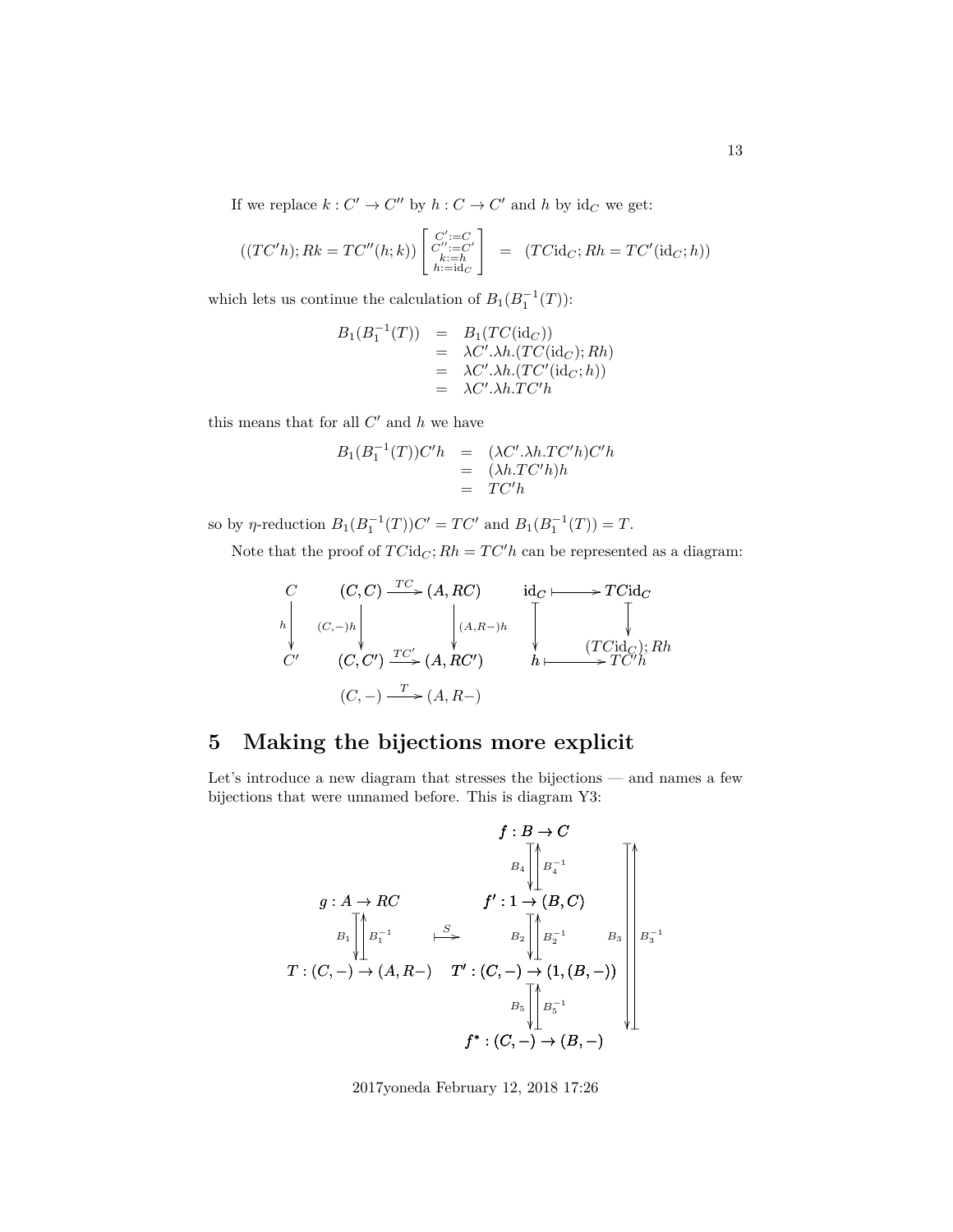The statement of the Yoneda Lemma is just this: " $B_3$  is a bijection". If we build  $B_4$  and  $B_5$ , define  $B_3$  as  $B_5 \circ B_2 \circ B_4$  and simplify the  $\lambda$ -terms we obtain that  $B_3$  is just this:

$$
f : B \to C
$$
  

$$
f^* := \lambda h.(f; h) \left[ \int_{1}^{h} f := (f^*C)(id_C) \right]
$$
  

$$
f^* : (C, -) \to (B, -)
$$

A direct proof that  $B_3$  and  $B_3^{-1}$  are inverses to one another requires naturality like we did in section [4](#page-11-0) (trust me!), and less direct proof can be structured like this:  $B_1$  is a bijection implies that  $B_2$  is a bijection, that implies that  $B_3$  is a bijection.

## <span id="page-13-0"></span>**6 A stronger Yoneda Lemma**

If we don't replace the functor R by  $(B, -)$  in Y0 and we make  $A := Set$  and  $A := 1$  we can build this diagram here ("diagram Y4"),



that yields a bijection between points of RC and natural transformations from  $(C, -)$  to R ("diagram Y5"):

p ∈ RC p 0 : 1 → RC ❴ OO ❴ T 0 : (C, −) → (1, R−) ❴ OO ❴ T : (C, −) → R ❴ OO ❴

This bijection feels much more abstract than the one that we were looking at before.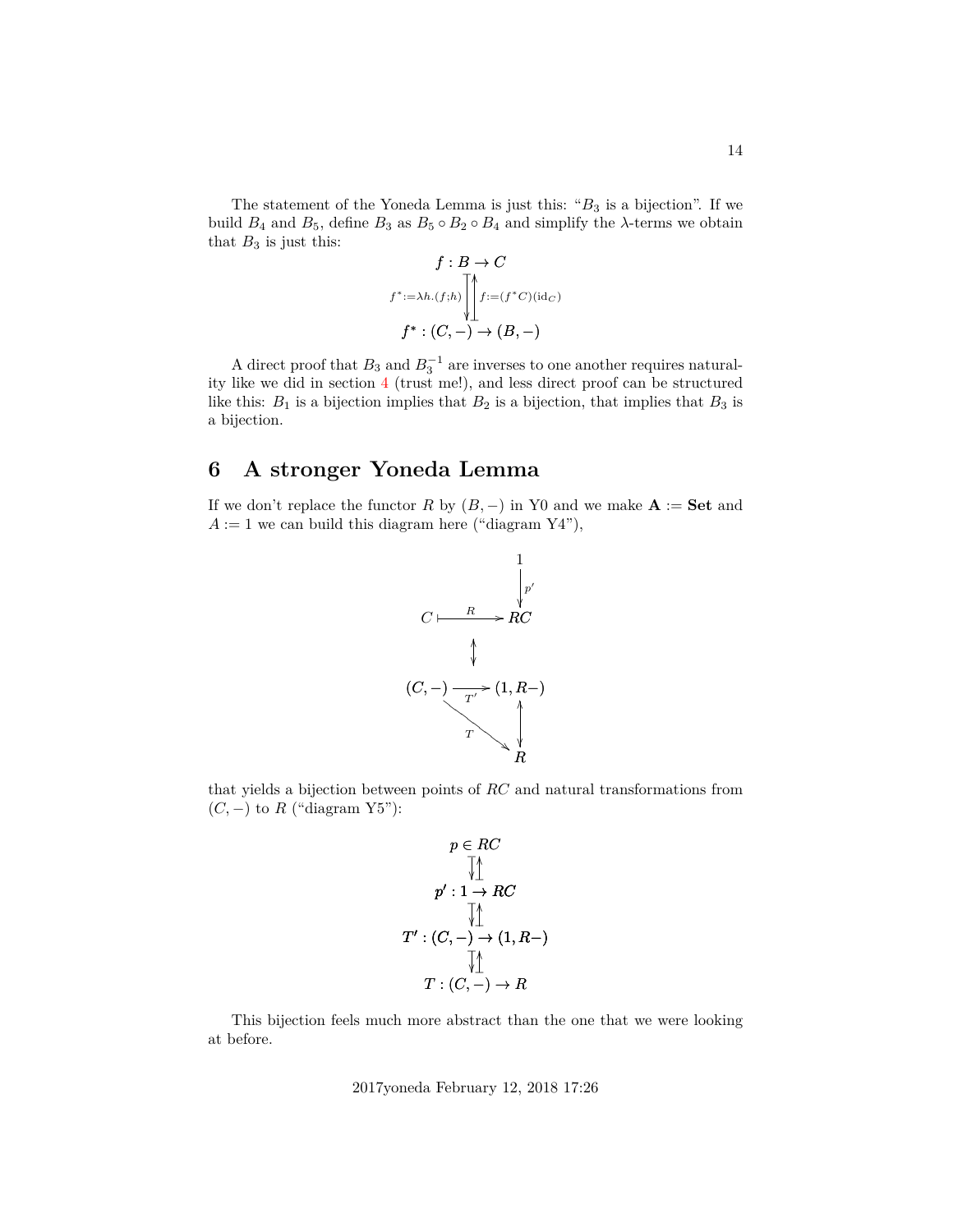## <span id="page-14-0"></span>**7 Representable functors**

### <span id="page-14-1"></span>**8 Universal elements and universal arrows**

We say that an element  $p \in RC$  is a universal element when the natural transformation  $T$  associated to it by diagram Y4 is a natural isomorphism, i.e., when for every C' the map  $TC' = \lambda h.Rhp$  is an iso:

$$
p \in RC
$$

$$
T:=\lambda C'.\lambda h.Rhp \setminus \bigwedge^{\Lambda} p:=TC\mathrm{id}_C
$$

$$
T:(C,-)\to R
$$

A universal arrow is an arrow  $g : A \to RC$  such that the associated T  $(=\lambda C'.\lambda h.(g; Rh))$  is a natural isomorphism:



## <span id="page-14-2"></span>**9 Adjunctions**

At the end of sec[.1](#page-1-0) we presented a convention for naming the components of an adjunction and drawing its internal view, but we didn't include units or counits.

For any  $A \in \mathbf{A}$  the unit map  $\eta_A$ , defined like this,

LA A o L ✤ LA RLA ✤ R / LA LA idLA ηA:= ](idLA) o [A,LA ✤ ✤ ]A,LA B A o L R /

induces a map  $(f \mapsto (\eta_A; Rf)) : (LA, B) \rightarrow (A, RB)$  that is equal to the bijec-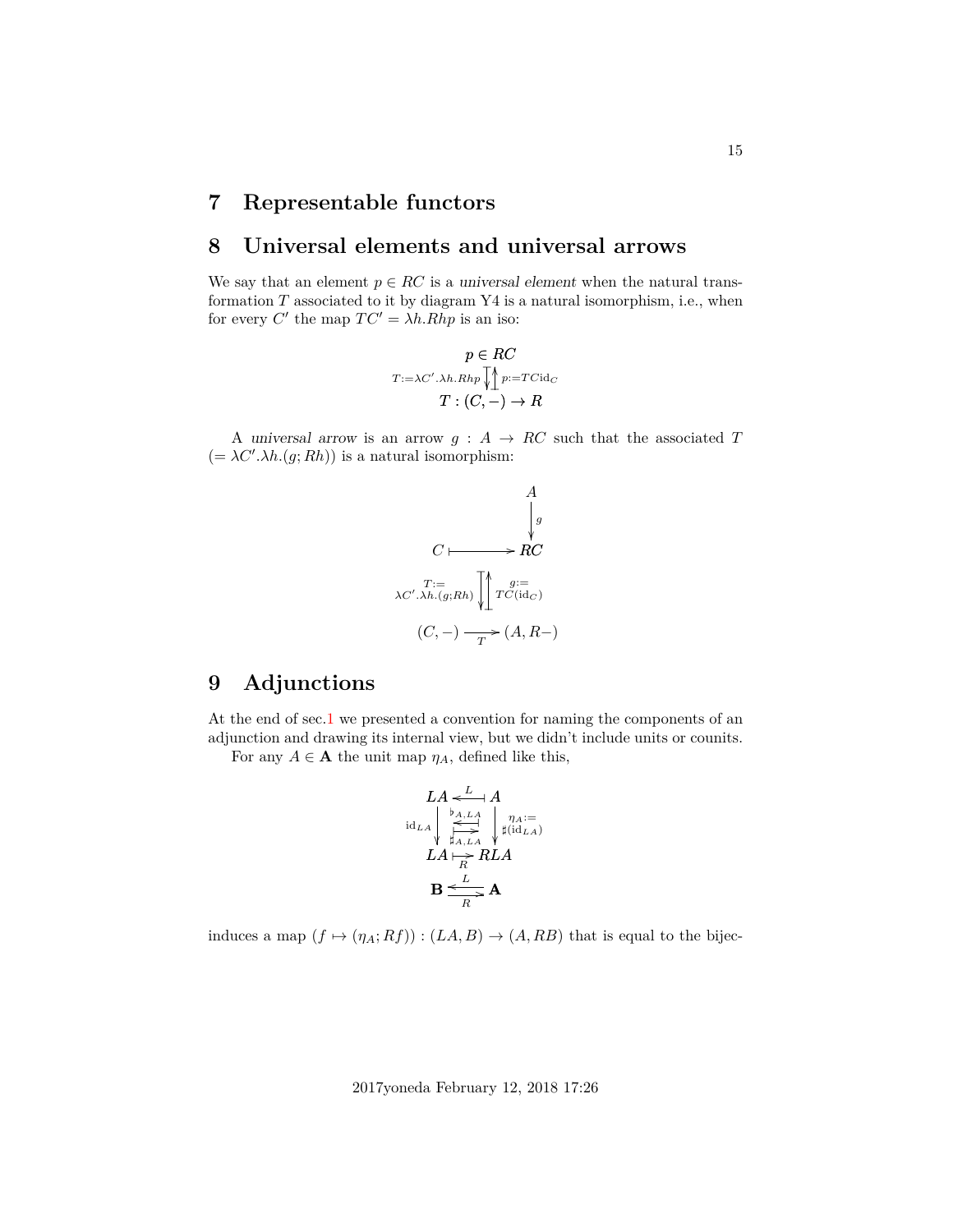tion  $\sharp_{AB}$  :  $(LA, B) \rightarrow (A, RB)$ :

$$
A
$$
\n
$$
LA \mapsto RLA
$$
\n
$$
f \downarrow R
$$
\n
$$
B \mapsto RB
$$
\n
$$
B \xrightarrow{L} A
$$
\n
$$
B \xrightarrow{L} AB
$$

the map  $(f \mapsto (\eta_A; Rf))$  is natural in B, and we can see (I'm omitting the details now) that it induces a natural transformation  $T : (LA, -) \rightarrow (A, R-)$ :



We are now in a situation similar to diagram  $Y0$  — we can see that any natural transformation  $T : (LA, -) \rightarrow (A, R-)$  yields a map  $\eta_A : A \rightarrow RLA$  (that is not necessarily the unit of the adjuction, of course).

Now make the category **A** be **Set**, and make  $A := 1$  and  $C := LA = L1$ . Then  $RLA = RL1 = RC$ , and we get these diagrams:



We have a bijection between  $RC = RL1$  and the set of natural transformations from  $(C, -)$  to R, but we also have more: when  $p' : 1 \rightarrow RL1 = RC$  is a unit map of the adjunction then the corresponding  $T : (C, -) \rightarrow R$  is a natural isomorphism, so this functor R is representable and represented by  $C$ , the map  $p': 1 \to RC$  is a universal arrow,  $p \in RC$  is a universal element. Most (or all?)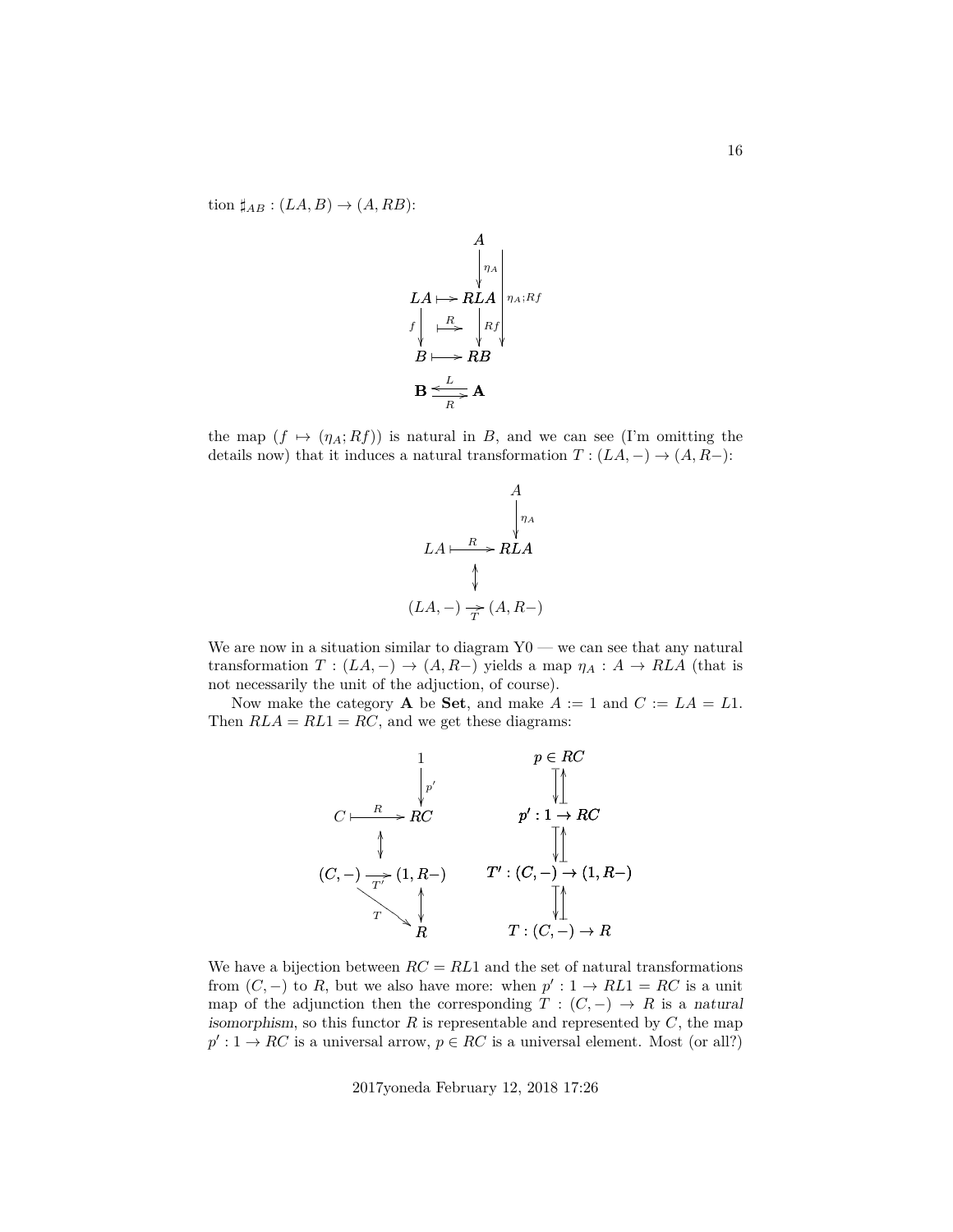items in Examples 2.1.5 in pp.51–53 of [\[Rie16\]](#page-25-2) are applications of this idea using adjunctions of the form  $F \dashv U$  — e.g., in item (ii) the functor  $F :$  Set  $\rightarrow fGroup$ takes each set A to the free group  $FA$  having A as its set of generators.

(To do: debug the ideas above!)

### <span id="page-16-0"></span>**10 Two contravariant Yoneda Lemmas**

Let's introduce some notations for dealing with opposite categories. If B and C are objects of **C** then  $B^{\text{op}}$  and  $C^{\text{op}}$  are objects of  $\mathbb{C}^{\text{op}}$ ; a morphism  $f : B \to C$  in **C** is written as  $f^{\rm op}: C^{\rm op} \to B^{\rm op}$  when regarded as a morphism in  $\mathbb{C}^{\rm op}$ . Looking at hom-sets, we have that  $f \in \text{Hom}_{\mathbf{C}}(B, C)$  iff  $f^{\text{op}} \in \text{Hom}_{\mathbf{C}^{\text{op}}}(C^{\text{op}}, B^{\text{op}})$ , and in the shorthand notation this means that  $(B, C)$  and  $(C^{op}, B^{op})$  are equal except for the 'op's in the elements of  $(C^{op}, B^{op})$ .

Let  $G : \mathbf{C}^{op} \to \mathbf{D}$  be a contravariant functor. We will write its action on objects as  $C^{op} \mapsto GG$ , and the internal view of G is:

$$
\begin{array}{ccc}\nB & B^{\text{op}} \longmapsto GB \\
f^{\wedge} & f^{\text{op}} \downarrow & \downarrow Gf \\
C & C^{\text{op}} \longmapsto GC \\
C^{\text{op}} & \xrightarrow{G} D\n\end{array}
$$

If we take Diagram Y0 and replace the category  $C$  by  $C^{op}$  we get this; note that  $R: \mathbf{C}^{\mathrm{op}} \to \mathbf{A}$ :

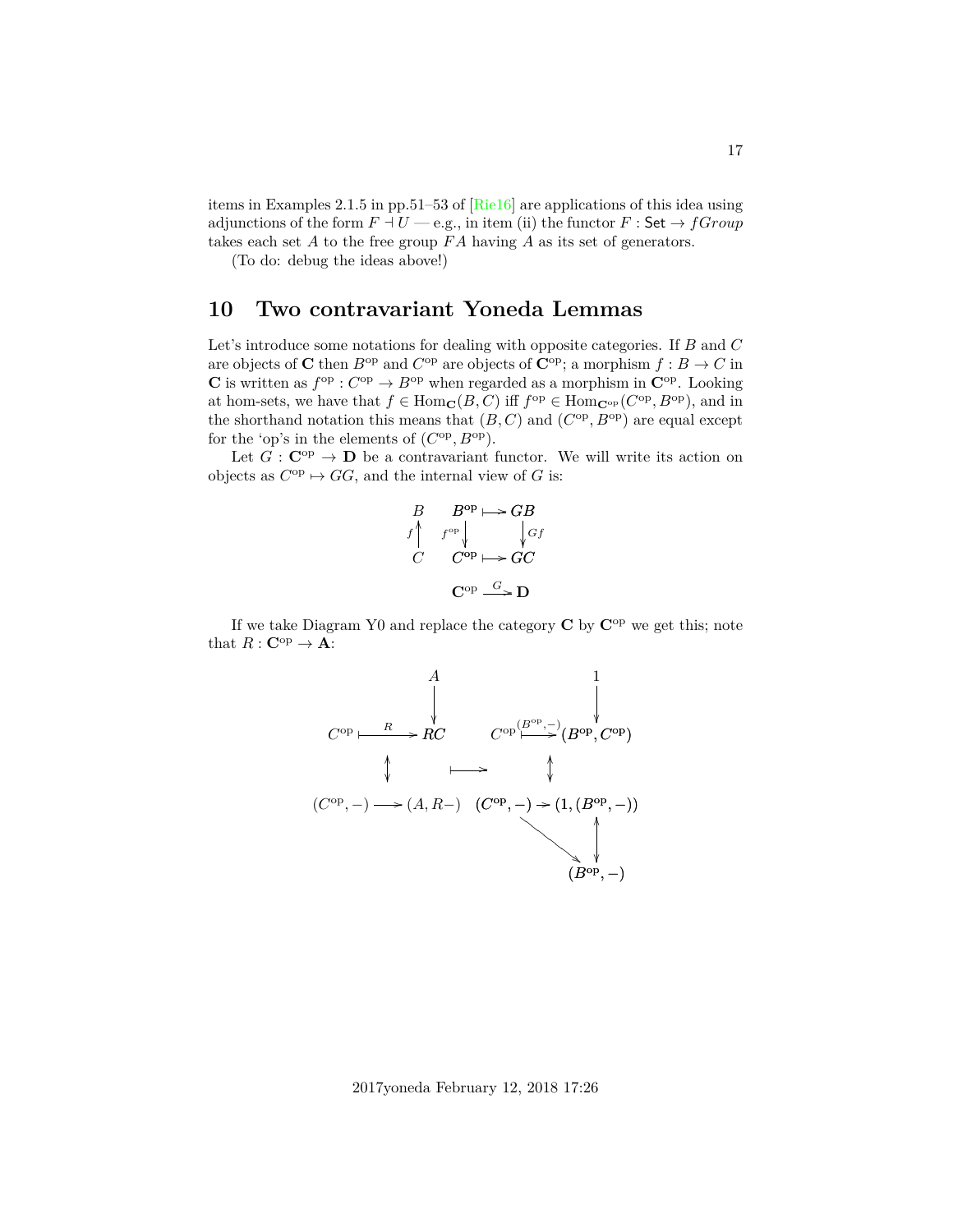We can simplify this a bit, rewriting it as:



If we replace  $A$  by  $Set$  and  $A$  by 1 and complete the triangle at the lower left we get a single diagram that states the two contravariant Yoneda Lemmas:



The diagrams that help us understand how the functors and natural transformations above work are:

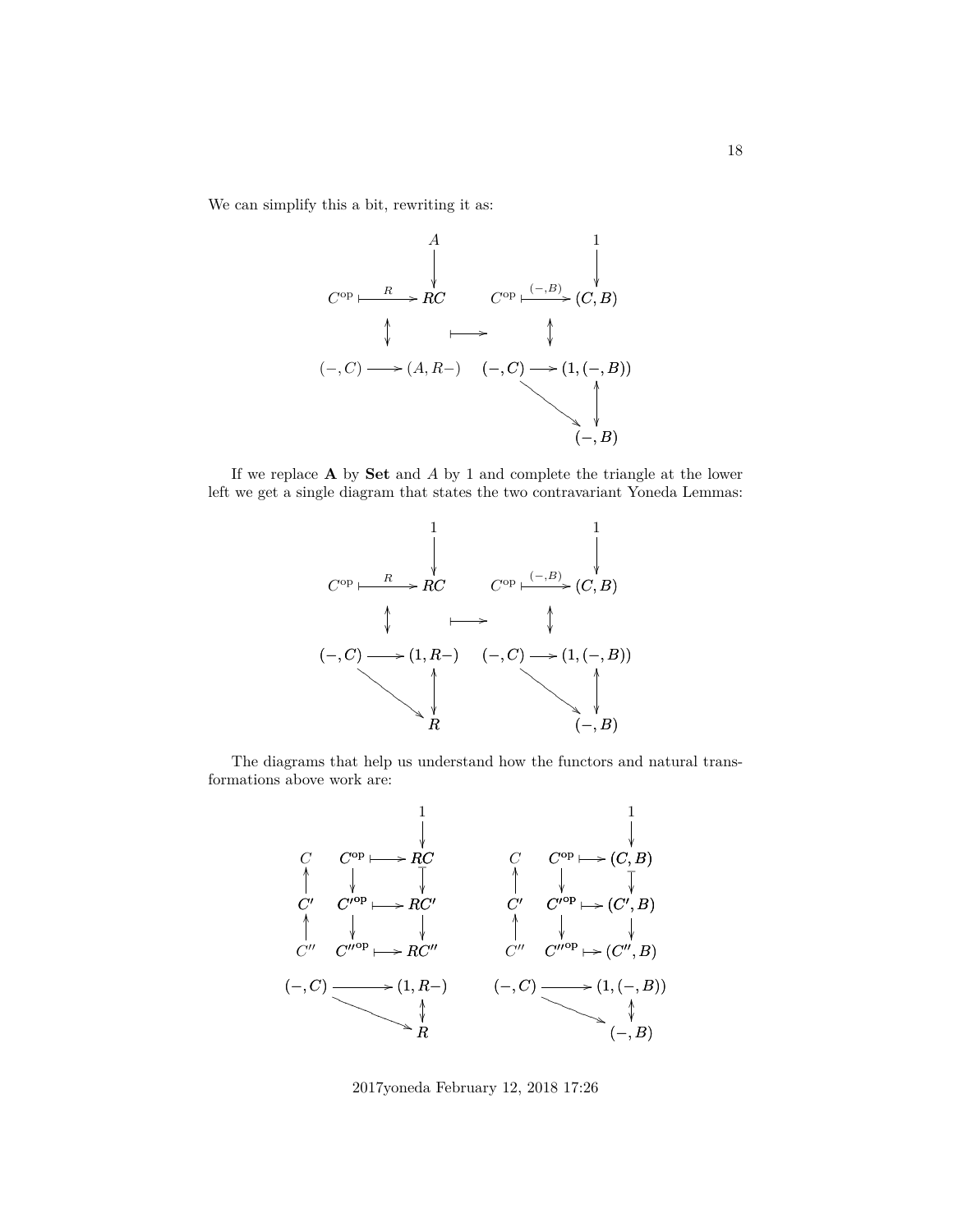The statements of these contravariant Yoneda Lemmas are:

$$
p: RC \qquad f: C \to B
$$
  
\n
$$
\chi_{C'.\lambda h. (Rh)(p)} \sqrt{\bigg| \bigg|_{T \text{Cid}_C}^{p:=} \qquad \chi_{C'.\lambda h. (h; f)} \sqrt{\bigg|_{f_* \text{Cid}_C}^{f:=}} \qquad \chi_{C'.\lambda h. (h; f)} \sqrt{\bigg|_{f_* \text{Cid}_C}^{f:=}} \sqrt{\bigg|_{f_* \text{Cid}_C}^{f:=}}
$$
  
\n
$$
T: (-, C) \to R \qquad f_*: (-, C) \to (-, B)
$$

Note that the action of the (contravariant) functor  $(-, C)$  on objects can be written  $B^{\rm op} \mapsto (B, C)$ ; sometimes by abuse of language we will denote the whole functor  $(-, C)$  by  $B^{\rm op} \mapsto (B, C)$ , and, similarly, denote the covariant functor  $(B, -)$  used in sec[.3](#page-5-0) by  $C \mapsto (B, C)$ .

### <span id="page-18-0"></span>**11 The Yoneda Embeddings**

Our two "less abstract Yoneda lemmas" can be drawn like this:

| $B \qquad (B,-)$                | $B \qquad (-, B)$                 |
|---------------------------------|-----------------------------------|
| $f\downarrow \iff \uparrow f^*$ | $f\downarrow \iff \downarrow f_*$ |
|                                 |                                   |
| $C$ $(C,-)$                     | $C \quad (-, C)$                  |

They are usually presented at a slightly higher level, as:

$$
\begin{array}{ccc}\nB & B^{\mathrm{op}} \longmapsto (B, -) & B \longmapsto (-, B) \\
\downarrow f^{\mathrm{op}} & \longleftrightarrow f^* & f \downarrow \longleftrightarrow f_* \\
C & C^{\mathrm{op}} \longmapsto (C, -) & C \longmapsto (-, C) \\
\mathbf{C} & \mathbf{C}^{\mathrm{op}} \xrightarrow{\mathbf{y}} \mathbf{Set}^{\mathbf{C}} & \mathbf{C} \xrightarrow{\mathbf{y}'} \mathbf{Set}^{\mathbf{C}^{\mathrm{op}}} \n\end{array}
$$

The Yoneda Lemma says that the functors  $B^{\text{op}} \to (B, -)$  and  $B \mapsto (-, B)$ — whose short names are **y** and  $y'$  — are full and faithful. These functors are usually called the Yoneda Embeddings

If we expand the ' $(B, -)$ ' and the ' $(-, B)$ ' in  $B^{\text{op}} \mapsto (B, -)$  and  $B \mapsto (-, B)$ we get  $B^{\rm op} \mapsto (C \mapsto (B, C))$  and  $B \mapsto (A^{\rm op} \mapsto (A, B))$ , and this makes the actions of y and y' on objects very easy to understand. A trick to figure out how  $y$  and  $y'$  act on morphisms is to draw the internal views of the natural transformations  $g^*$  and  $g_*$  at the right of the diagram, and rewrite  $\mathbf{y}g$  and  $\mathbf{y}'g$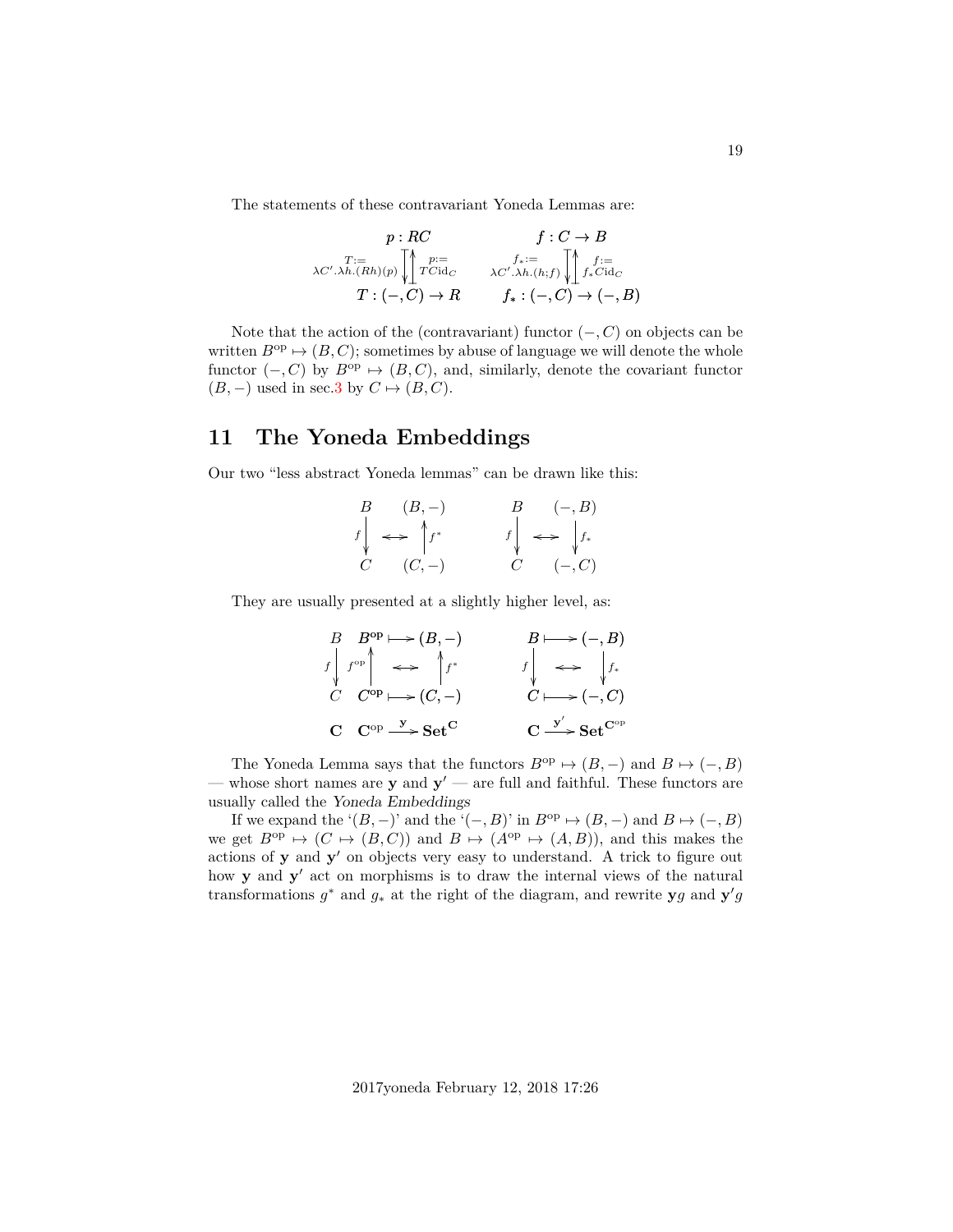in several equivalent notations:

$$
B \xrightarrow{\text{Bop}} (\mathbf{B}, -) \xrightarrow{\text{Cop}} (\mathbf{B}, D) \qquad g; h
$$
\n
$$
g \xrightarrow{\text{Cop}} \xrightarrow{\text{Cop}} \xrightarrow{\text{Cop}} \xrightarrow{\text{Cop}} \xrightarrow{\text{Cop}} \xrightarrow{\text{Cop}} \xrightarrow{\text{Cop}} \xrightarrow{\text{Cop}} \xrightarrow{\text{Cop}} \xrightarrow{\text{Cop}} \xrightarrow{\text{Cop}} (\mathbf{C}, -) \xrightarrow{\text{Cop}} (\mathbf{C}, \mathbf{D}) \qquad h
$$
\n
$$
C \xrightarrow{\text{Cop}} \xrightarrow{\text{Cop}} \xrightarrow{\text{Set}} \text{Set}^{\text{C}}
$$
\n
$$
B \longmapsto (-, B) \qquad (A, B) \qquad f
$$
\n
$$
g \xrightarrow{\text{Cop}} \xrightarrow{\text{Cop}} \xrightarrow{\text{Cop}} \xrightarrow{\text{Cop}} \xrightarrow{\text{Cop}} \xrightarrow{\text{Cop}} \xrightarrow{\text{Cop}} \xrightarrow{\text{Cop}} \xrightarrow{\text{Cop}} \xrightarrow{\text{Cop}} \xrightarrow{\text{Cop}} \xrightarrow{\text{Cop}} \xrightarrow{\text{Cop}} \xrightarrow{\text{Cop}} \xrightarrow{\text{Cop}} \xrightarrow{\text{Cop}} \xrightarrow{\text{Cop}} \xrightarrow{\text{Cop}} \xrightarrow{\text{Cop}} \xrightarrow{\text{Cop}} \xrightarrow{\text{Cop}} \xrightarrow{\text{Cop}} \xrightarrow{\text{Cop}} (\mathbf{C}, \mathbf{C}) \qquad f; g
$$

<span id="page-19-0"></span>**12 Reading "Generic Figures and ther Glueings"**

When I first tried to read Reyes, Reyes and Zolfaghari's [\[RRZ04\]](#page-25-4) ("RRZ" from here on) I got very stuck, as I didn't have any good methods to work on its notation bit by bit to make it make sense to me...

Take this diagram from page 11 of the book:

 $\mathrm{C} \stackrel{\mathrm{y}^{\prime}}{\longrightarrow} \mathrm{Set}^{\mathrm{C}^{\mathrm{op}}}$ 

$$
F \xrightarrow{f} X
$$
\n
$$
F' \xrightarrow{f} G
$$
\n
$$
F' \xrightarrow{f} G
$$

We can type its entities:

$$
F - \frac{\sigma}{\sigma} \Rightarrow X \qquad X(F) \qquad \sigma \qquad \text{C is a category}
$$
\n
$$
f \qquad \text{C is a category}
$$
\n
$$
F, F' \in \mathbb{C}
$$
\n
$$
F, F' \in \mathbb{C}
$$
\n
$$
f, F' \in \mathbb{C}
$$
\n
$$
f, F' \in \mathbb{C}
$$
\n
$$
f, F' \in \mathbb{C}
$$
\n
$$
f, F' \in \mathbb{C}
$$
\n
$$
f, F' \in \mathbb{C}
$$
\n
$$
f, F' \in \mathbb{C}
$$
\n
$$
f, F' \in \mathbb{C}
$$
\n
$$
f, F' \in \mathbb{C}
$$
\n
$$
f, F' \in \mathbb{C}
$$
\n
$$
f, F' \in \mathbb{C}
$$
\n
$$
f, F' \in \mathbb{C}
$$
\n
$$
f, F' \in \mathbb{C}
$$
\n
$$
f, F' \in \mathbb{C}
$$
\n
$$
f, F' \in \mathbb{C}
$$
\n
$$
f, F' \in \mathbb{C}
$$
\n
$$
f, F' \in \mathbb{C}
$$
\n
$$
f, F' \in \mathbb{C}
$$
\n
$$
f, F' \in \mathbb{C}
$$
\n
$$
f, F' \in \mathbb{C}
$$
\n
$$
f, F' \in \mathbb{C}
$$
\n
$$
f, F' \in \mathbb{C}
$$
\n
$$
f, F' \in \mathbb{C}
$$
\n
$$
f, F' \in \mathbb{C}
$$
\n
$$
f, F' \in \mathbb{C}
$$
\n
$$
f, F' \in \mathbb{C}
$$
\n
$$
f, F' \in \mathbb{C}
$$
\n
$$
f, F' \in \mathbb{C}
$$
\n
$$
f, F' \in \mathbb{C}
$$
\n
$$
f, F' \in \mathbb{C}
$$

In sec[.1](#page-1-0) we said that we would sometimes write  $A \to B$  for  $B^A$  or  $\text{Hom}(A, B)$ ; we can do something similar for '  $\rightarrow$  '. In RRZ  $F \stackrel{\sigma}{\rightarrow} X$  means  $\sigma \in X(F)$ , so we will interpret  $F \to X$  as  $X(F)$  and  $F \xrightarrow{\sigma} X$  as  $\sigma : F \to X$ .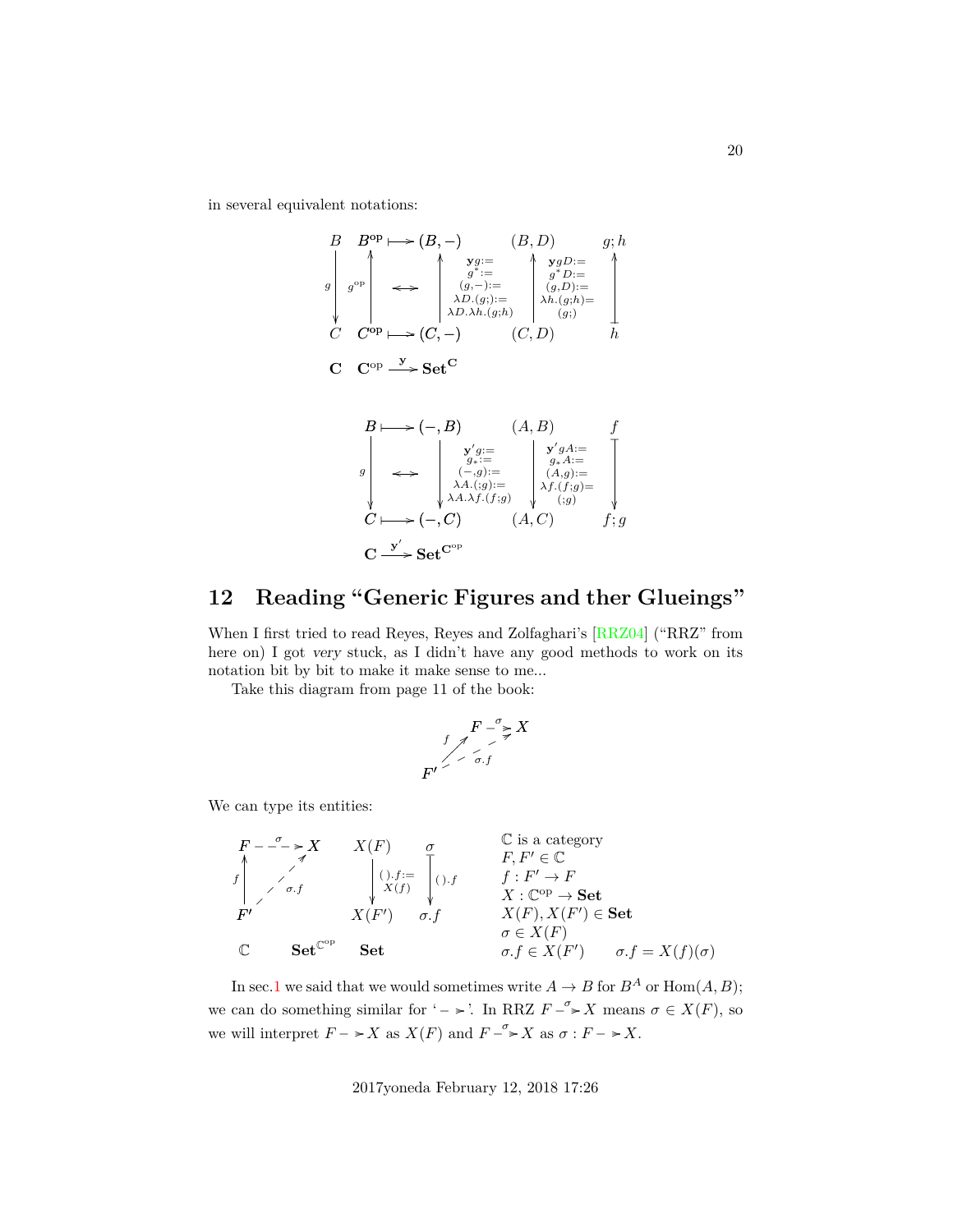We can make the examples in RRZ more elementary if we work with finite mathematical objects built from integers, pairs, and sets, as done in [\[Och17\]](#page-25-3) (sec.2 and onwards). Let M be the directed (multi-)graph with labeled arrows ("DGLA") below:

$$
\begin{pmatrix} 77 \\ 7 \\ 78 \\ 8 \\ 8 \\ 8 \end{pmatrix} \text{.} \quad \mathbf{M} = \left( \{7, 8, 9\}, \left\{ \begin{array}{l} (7,7,77), \\ (7,8,78), \\ (7,8,708), \\ (8,9,89), \\ (9,9,99) \end{array} \right\} \right)
$$

We can set  $\mathbb C$  to this category (the identity arrows are omitted),

$$
\begin{matrix}A\\s\end{matrix}\Bigg\vert_t^t
$$

to define figures made of vertices and arrows. This functor  $M: \mathbb{C}^{op} \to \mathbf{Set}$ 

$$
M(A) \qquad \{77, 78, 708, 89, 99\}
$$
\n
$$
M(s) \qquad M(t) \qquad \begin{array}{c} 77, 78, 708, 89, 99\} \\ 77 \mapsto 7 \\ 78 \mapsto 7 \\ 89 \mapsto 8 \\ 99 \mapsto 9 \\ M(V) \qquad \qquad \{7, 8, 9\} \\ M(V) \qquad \qquad \{7, 8, 9\} \end{array}
$$

"is" the DGLA  $\mathbf M$  above.

I am not sure what this notation means when it appears in RRZ:

$$
\frac{V - \succ X}{a, b, c, d, e}
$$

It may be either "a, b, c, d, e :  $V \rightarrow X$ " or " $(V \rightarrow X) = \{a, b, c, d, e\}$ "... anyway, in  $M$  we have:

$$
\frac{V - *M}{7,8,9} \qquad \frac{A - *M}{77,78,708,89,99}
$$

And this is a change of figure:

$$
A \n\begin{array}{ccc}\nA & -708 \\
\hline\n\end{array}\n\begin{array}{ccc}\nM(A) & 708 \\
\hline\n\end{array}\n\begin{array}{ccc}\nM(s) & M(s) \\
\hline\n\end{array}\n\begin{array}{ccc}\nM(s) & M(s) \\
\hline\n\end{array}\n\end{array}\n\begin{array}{ccc}\nM(t) & 7 \\
\hline\n\end{array}
$$
\n
$$
\begin{array}{ccc}\n\mathbf{C} & \mathbf{Set}^{\mathbb{C}^{\mathrm{op}}} & \mathbf{Set}\n\end{array}
$$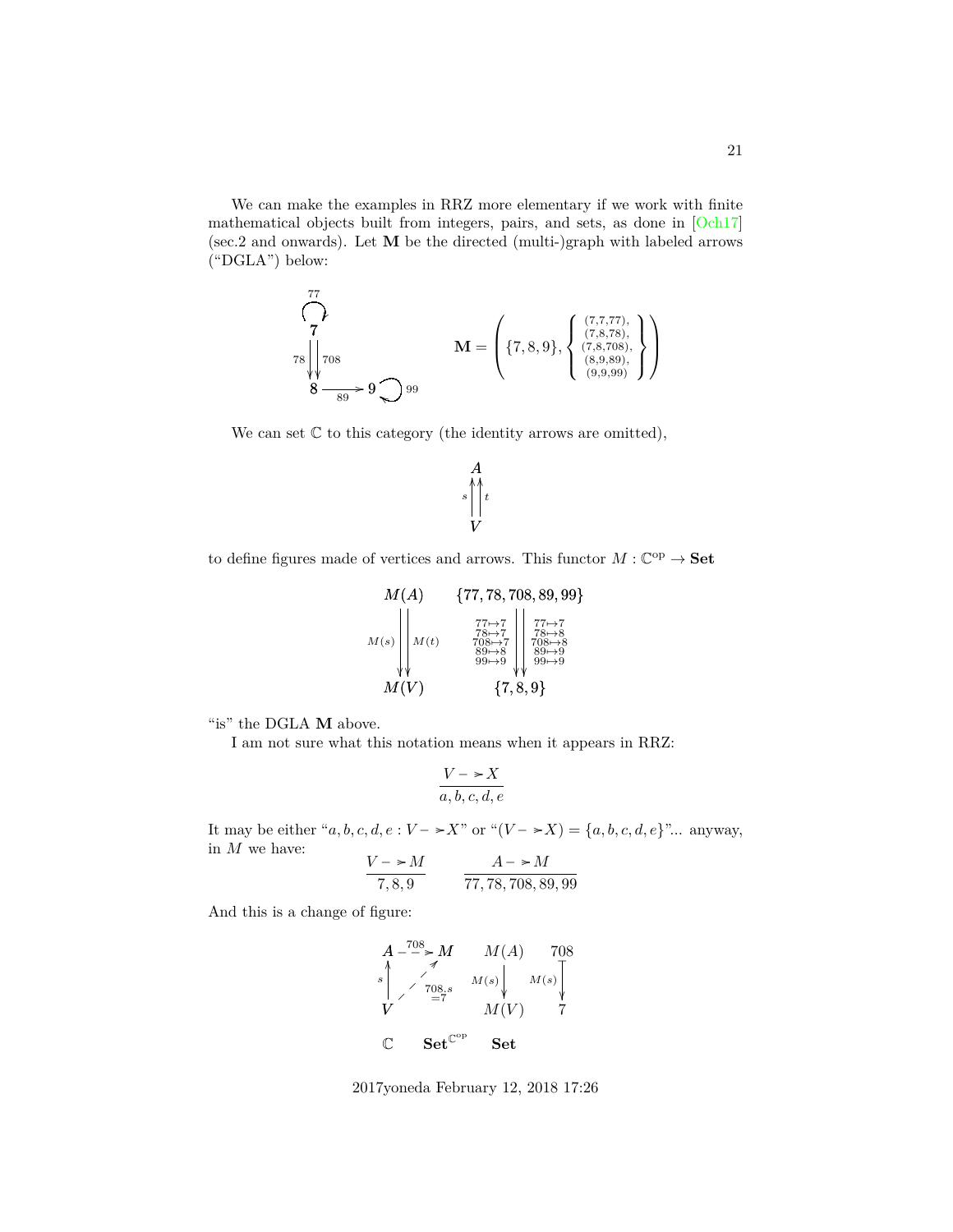#### <span id="page-21-0"></span>**12.1 Morphisms of** C**-sets**

A Morphisms of  $\mathbb{C}$ -sets  $\Phi: X \to Y$  (see p.11 of RZZ) is a natural transformation from X to Y, where both X and Y are C-sets, i.e.,  $X, Y : \mathbb{C}^{op} \to \mathbf{Set}$ . The figure at left below appears in p.11 of RRZ except for the last line with the the category annotations; at the right of it is an internal view, in RRZ's notation, of the natural transformation Φ:

$$
\begin{array}{ccc}\nF - \frac{\sigma}{\sigma} & \Rightarrow X \xrightarrow{\Phi} Y & F & X(F) \xrightarrow{\Phi_F} Y(F) & \sigma \longmapsto \Phi(\sigma) \\
\uparrow & \searrow \sigma \cdot f & \uparrow & \downarrow & \downarrow & \downarrow & \downarrow \\
F' & \searrow & \searrow & \searrow & \searrow & \downarrow \\
F' & X(F') \xrightarrow{\Phi_{F'}} Y(F') & \sigma \cdot f \mapsto \Phi(\sigma \cdot f) \\
\mathbb{C} & \text{Set}^{\mathbb{C}^{\text{op}}} = \text{Set}^{\mathbb{C}^{\text{op}}} & X \xrightarrow{\Phi} Y\n\end{array}
$$

Here is a type inference for the subexpressions of the "naturality condition"  $\Phi(\sigma) \cdot f = \Phi(\sigma.f)$ :

$$
\underbrace{\underbrace{\Phi}_{\in Y(f)}(\underbrace{\sigma}_{\in Y(f)}) \cdot \underbrace{f}_{\cdot F' \to F}}_{\in Y(F')} = \underbrace{\underbrace{\Phi}_{\cdot X \to Y}(\underbrace{\sigma}_{\in X(F)} \cdot f)}_{\in X(F') \cdot F' \to F}
$$

One difficulty in translating  $\Phi(\sigma) \cdot f = \Phi(\sigma, f)$  to standard notation is that the arguments to the dot operation are "in the wrong order". If we rewrite  $\sigma.f$ as  $(f)(\sigma)$  then the naturality condition becomes  $(f)(\Phi(\sigma)) = \Phi((.f)(\sigma))$ , i.e.,  $(f) \circ \Phi = \Phi \circ (f)$ , and the easiest way (for me) to understand the types is to write first  $f: F' \to F$  and  $\Phi: X \to Y$  and then all the rest in the diagram below:

$$
\begin{array}{ccc}\nF & F(X) \xrightarrow{\Phi_F} F(Y) & \sigma \longmapsto \Phi(\sigma) \\
f \uparrow x(f) & \downarrow y(f) & \downarrow \qquad \downarrow \qquad \downarrow \qquad \downarrow \qquad \downarrow \qquad \downarrow \\
F' & F'(X) \xrightarrow{\Phi_{F'}} F'(Y) & \sigma.f \longmapsto \Phi(\sigma.f) \\
X \xrightarrow{\Phi} Y\n\end{array}
$$

and  $(f)(\Phi(\sigma)) = \Phi((.f)(\sigma))$  becomes  $Y(f)(\Phi_F(\sigma)) = \Phi_{F'}(X(f)(\sigma))$ , and  $(.f) \circ$  $\Phi = \Phi \circ (f)$  becomes  $Y(f) \circ \Phi_F = \Phi_{F'} \circ X(f)$ .

### <span id="page-21-1"></span>**12.2 The Yoneda Lemma in RRZ**

The Yoneda Lemma appears in pages 22–23 and again at pages 29–30 of the book. Let's examine the enlarged versions — drawn with internal views of some of the figures used in the proof. Our enlarged versions will be called diagrams YR1, YR2, and YR3.

Important: we will make one change in RRZ's notation — where the book writes  $h_F$  we will write  $(-, F)$ , and where it writes  $h_f$  we will write  $(-, f)$ ; we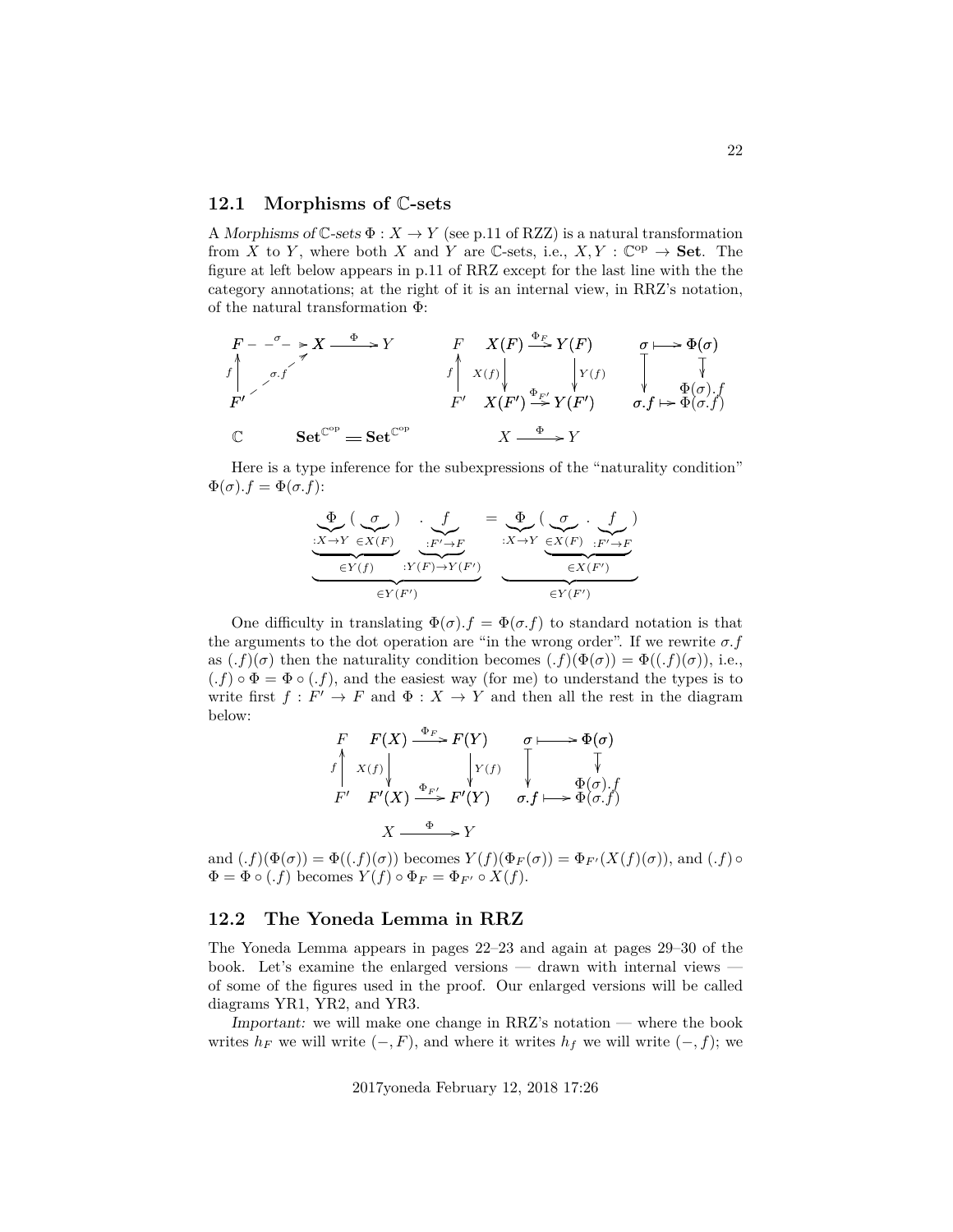saw in sec[.11](#page-18-0) that the action of the natural transformation  $(-, f)$  (a.k.a.  $f_*$ ) is essentially  $(f \circ)$ .

This ("YR1") is from p.23:

$$
F'' - \xrightarrow{g} (-, F') \xrightarrow{(-, f)} (-, F) \qquad F''' \xrightarrow{F'''} (F'', F') \xrightarrow{=(f \circ)} (F'', F) \xrightarrow{g} \xrightarrow{f \circ g}
$$
\n
$$
F''' \xrightarrow{g \circ h} \qquad h \xrightarrow{h} \xrightarrow{(h, F')} \xrightarrow{h} \xrightarrow{(h, F')} \xrightarrow{F''} (F'', f) \xrightarrow{F} \xrightarrow{(h, F)} \xrightarrow{g} \xrightarrow{(h, F)} \xrightarrow{g \circ h} \xrightarrow{f \circ (g \circ h)}
$$
\n
$$
F''' \xrightarrow{F'''} (F''', F') \xrightarrow{=(f \circ)} (F''', F) \qquad g \circ h \mapsto f \circ (g \circ h)
$$
\n
$$
\circ \qquad \qquad \text{Set}^{\mathbb{C}^{\text{op}}} \xrightarrow{f \circ g} \xrightarrow{f \circ g} (-, F') \xrightarrow{(-, f)} (-, F)
$$

This ("YR2") is from p.29:

$$
F \xrightarrow{1_F} (-, F) \xrightarrow{\Phi} X
$$
\n
$$
F \xrightarrow{f} (F, F) \xrightarrow{\Phi_F} X(F)
$$
\n
$$
F \xrightarrow{f} \xrightarrow{f} \xrightarrow{f} \xrightarrow{f} \xrightarrow{f} \xrightarrow{f} \xrightarrow{f} \xrightarrow{f} \xrightarrow{f} \xrightarrow{f} \xrightarrow{f} \xrightarrow{f} \xrightarrow{f} \xrightarrow{f} \xrightarrow{f} \xrightarrow{f} \xrightarrow{f} \xrightarrow{f} \xrightarrow{f} \xrightarrow{f} \xrightarrow{f} \xrightarrow{f} \xrightarrow{f} \xrightarrow{f} \xrightarrow{f} \xrightarrow{f} \xrightarrow{f} \xrightarrow{f} \xrightarrow{f} \xrightarrow{f} \xrightarrow{f} \xrightarrow{f} \xrightarrow{f} \xrightarrow{f} \xrightarrow{f} \xrightarrow{f} \xrightarrow{f} \xrightarrow{f} \xrightarrow{f} \xrightarrow{f} \xrightarrow{f} \xrightarrow{f} \xrightarrow{f} \xrightarrow{f} \xrightarrow{f} \xrightarrow{f} \xrightarrow{f} \xrightarrow{f} \xrightarrow{f} \xrightarrow{f} \xrightarrow{f} \xrightarrow{f} \xrightarrow{f} \xrightarrow{f} \xrightarrow{f} \xrightarrow{f} \xrightarrow{f} \xrightarrow{f} \xrightarrow{f} \xrightarrow{f} \xrightarrow{f} \xrightarrow{f} \xrightarrow{f} \xrightarrow{f} \xrightarrow{f} \xrightarrow{f} \xrightarrow{f} \xrightarrow{f} \xrightarrow{f} \xrightarrow{f} \xrightarrow{f} \xrightarrow{f} \xrightarrow{f} \xrightarrow{f} \xrightarrow{f} \xrightarrow{f} \xrightarrow{f} \xrightarrow{f} \xrightarrow{f} \xrightarrow{f} \xrightarrow{f} \xrightarrow{f} \xrightarrow{f} \xrightarrow{f} \xrightarrow{f} \xrightarrow{f} \xrightarrow{f} \xrightarrow{f} \xrightarrow{f} \xrightarrow{f} \xrightarrow{f} \xrightarrow{f} \xrightarrow{f} \xrightarrow{f} \xrightarrow{f} \xrightarrow{f} \xrightarrow{f} \xrightarrow{f} \xrightarrow{f} \xrightarrow{f} \xrightarrow{f} \xrightarrow{f} \xrightarrow{f} \xrightarrow{f} \xrightarrow{f} \xrightarrow{f} \xrightarrow{f} \xrightarrow{f} \xrightarrow{f} \xrightarrow{f} \xrightarrow{f} \xrightarrow{f} \xrightarrow{f} \xrightarrow{f} \xrightarrow{f} \xrightarrow{f} \x
$$

This ("YR3") is also from p.29:

$$
F' - f \rightarrow (-, F) \xrightarrow{\Phi} X
$$
  
\n
$$
\downarrow
$$
  
\n
$$
F' - f \rightarrow (F', F) \xrightarrow{\Phi} X
$$
  
\n
$$
\downarrow
$$
  
\n
$$
\downarrow
$$
  
\n
$$
F'' - f \rightarrow (F', F) \xrightarrow{\Phi_{F'}} X(F')
$$
  
\n
$$
\downarrow
$$
  
\n
$$
\downarrow
$$
  
\n
$$
\downarrow
$$
  
\n
$$
\downarrow
$$
  
\n
$$
\downarrow
$$
  
\n
$$
\downarrow
$$
  
\n
$$
\downarrow
$$
  
\n
$$
\downarrow
$$
  
\n
$$
\downarrow
$$
  
\n
$$
\downarrow
$$
  
\n
$$
\downarrow
$$
  
\n
$$
\downarrow
$$
  
\n
$$
\downarrow
$$
  
\n
$$
\downarrow
$$
  
\n
$$
\downarrow
$$
  
\n
$$
\downarrow
$$
  
\n
$$
\downarrow
$$
  
\n
$$
\downarrow
$$
  
\n
$$
\downarrow
$$
  
\n
$$
\downarrow
$$
  
\n
$$
\downarrow
$$
  
\n
$$
\downarrow
$$
  
\n
$$
\downarrow
$$
  
\n
$$
\downarrow
$$
  
\n
$$
\downarrow
$$
  
\n
$$
\downarrow
$$
  
\n
$$
\downarrow
$$
  
\n
$$
\downarrow
$$
  
\n
$$
\downarrow
$$
  
\n
$$
\downarrow
$$
  
\n
$$
\downarrow
$$
  
\n
$$
\downarrow
$$
  
\n
$$
\downarrow
$$
  
\n
$$
\downarrow
$$
  
\n
$$
\downarrow
$$
  
\n
$$
\downarrow
$$
  
\n
$$
\downarrow
$$
  
\n
$$
\downarrow
$$
  
\n
$$
\downarrow
$$
  
\n
$$
\downarrow
$$
  
\n
$$
\downarrow
$$
  
\n
$$
\downarrow
$$
  
\n
$$
\downarrow
$$
  
\n
$$
\downarrow
$$
  
\n
$$
\downarrow
$$
  
\n<

(YR1 is used to prove that  $(-, f)$  is morphism of  $\mathbb{C}$ -sets)

(YR2 is used to prove that  $\Phi_{F'}(f)$  can be calculated as  $\Phi_F(1_F) \cdot f = X(f)(\Phi_F(1_F)))$ (YR3 is used to prove that (???))

(To do: debug this, compare with sections [4](#page-11-0) and [10.](#page-16-0)..)

## <span id="page-22-0"></span>**13 Reading MacLane's CWM**

MacLane (in [\[Mac98\]](#page-25-5), section III.2, pages 59–62) starts by fixing a functor  $S: D \to C$  and showing that for any pair  $\langle r, u : c \to Sr \rangle$ , that we draw like this,



2017yoneda February 12, 2018 17:26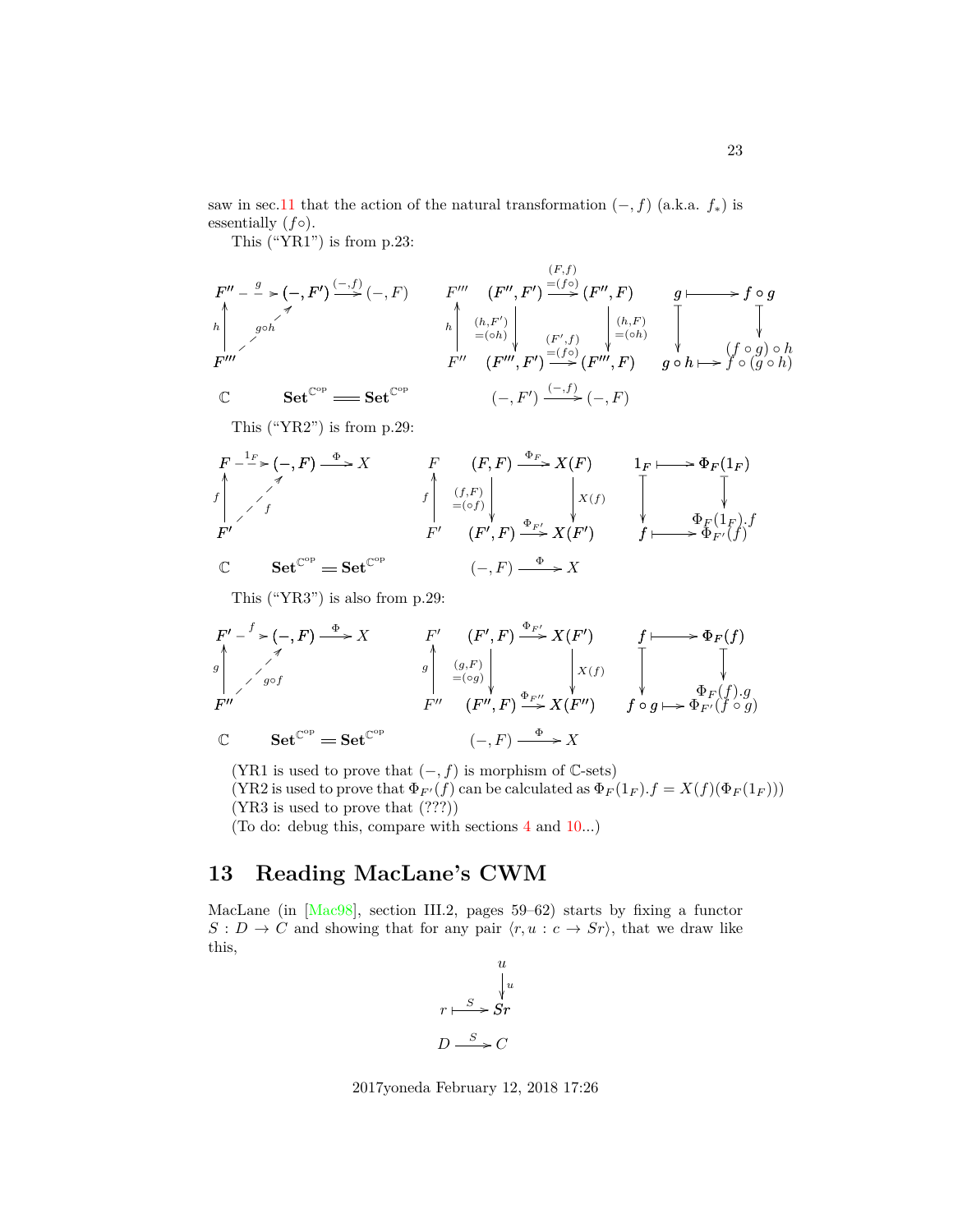any choice of an object  $d \in D$  induces a map  $\varphi_d : D(r, d) \to C(c, Sd)$ ,

$$
\begin{array}{ccc}\n & c & \downarrow u \\
 & r \downarrow & \searrow & \searrow r \\
f' \downarrow & & \downarrow & \searrow & \searrow & \searrow & \searrow & \\
d \downarrow & & S & & \searrow & \searrow & \searrow & \searrow & \searrow & \\
D(r, d) \xrightarrow{\varphi_d} & C(c, Sd) & D(r, d) \xrightarrow{\varphi_d} & C(c, Sd)\n\end{array}
$$

It turns out that  $D(r, -)$  and  $C(c, S-)$  are functors,

$$
\begin{array}{ccc}\nd\longmapsto D(r,d) & d\longmapsto C(c,Sd) \\
\downarrow & \downarrow (D(r,-))(h)= & \downarrow & \downarrow (C(s,S-))(h)= \\
d'\longmapsto D(r,d') & d'\longmapsto C(c,Sd') \\
D\xrightarrow{D(r,-)}\textbf{Set} & D\xrightarrow{C(c,S-)}\textbf{Set}\n\end{array}
$$

and  $\varphi: D(r, -) \to C(c, S-)$  is a natural transformation between them:

d d 0 h D(r, d) C(c, Sd) <sup>ϕ</sup><sup>d</sup> / D(r, d<sup>0</sup> ) C(c, Sd<sup>0</sup> ) ϕd<sup>0</sup> / D(r,h) C(c,Sh) D(r, −) C(c, S−) ϕ / f <sup>0</sup> Sf<sup>0</sup> ◦ u ✤ /Sh ◦ (Sf<sup>0</sup> ◦ u) ❴ h ◦ f 0 ❴ S(h ◦ f 0 ) ◦ u ✤ /

However, MacLane introduces, right in the beginning, a concept that I feel that should better be left to a second moment...

(To be continued!!!)

## <span id="page-23-0"></span>**14 Reading Emily Riehl's "CT in Context"**

The Yoneda Lemma is proved in [\[Rie16\]](#page-25-2) in section 2.2, pages 55–61.

Here's Riehl's formula 2.2.5 from pages 57–58 in the shape of our diagram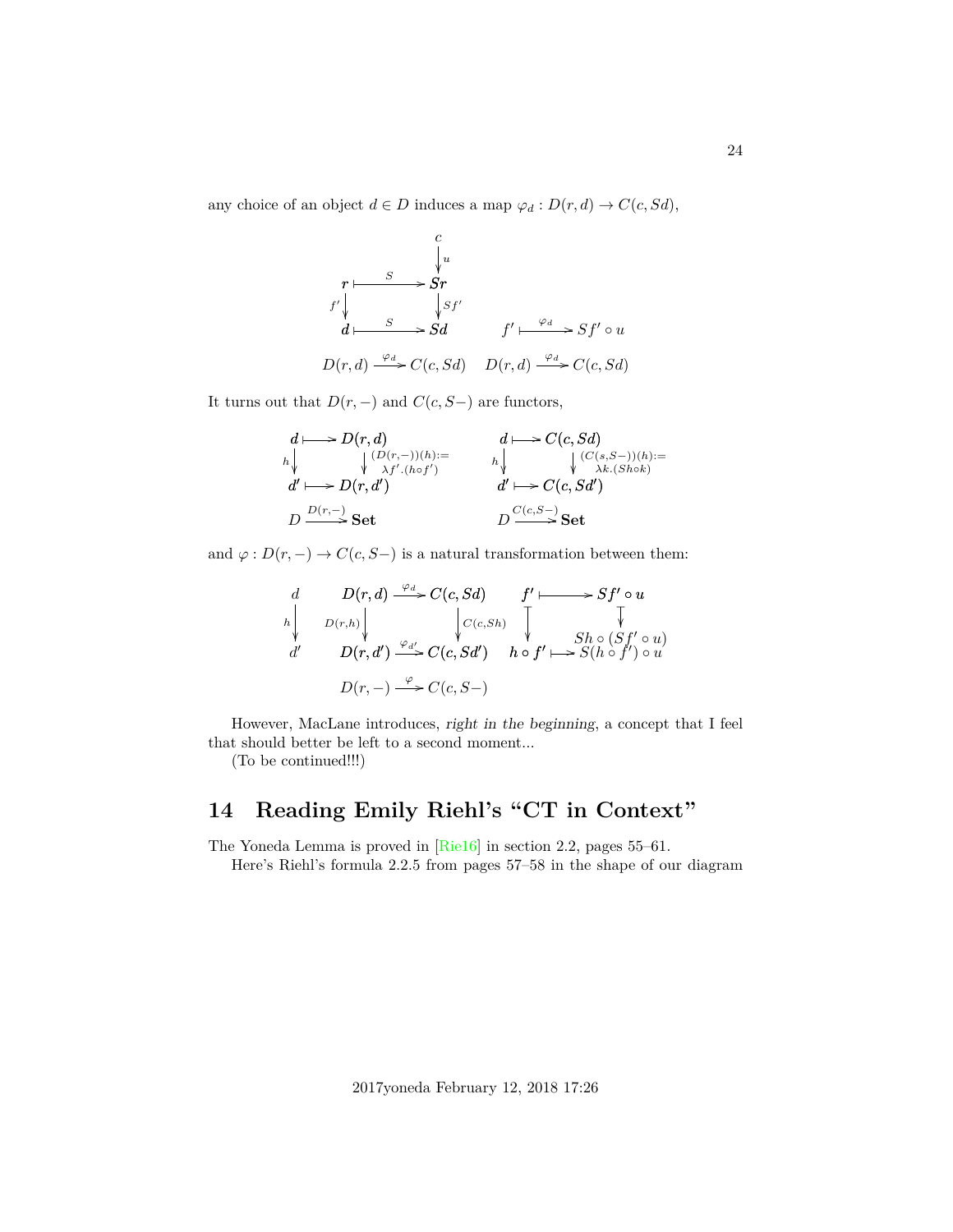

The Yoneda embeddings appear as Corollary 2.2.8 in [\[Rie16\]](#page-25-2), in p.60. She makes this diagram:



She uses the 'y' with two different meanings, one in the left half and another in the right half of her diagram. If we modify her diagram to add some of the information from our diagrams in sec[.11](#page-18-0) and change her letters just a little bit, we get this:



## <span id="page-24-0"></span>**15 Reading Awodey's "Category Theory"**

(To do: show internal views etc of sections  $8.2-8.4$  of  $[Aw006]$  (pp.160-167))

## <span id="page-24-1"></span>**16 Related projects**

These notes are related to three, ahem, things: a workshop called "Logic for Children", a series of papers on "Planar Heyting Algebras for Children" (these

2017yoneda February 12, 2018 17:26

Y4: